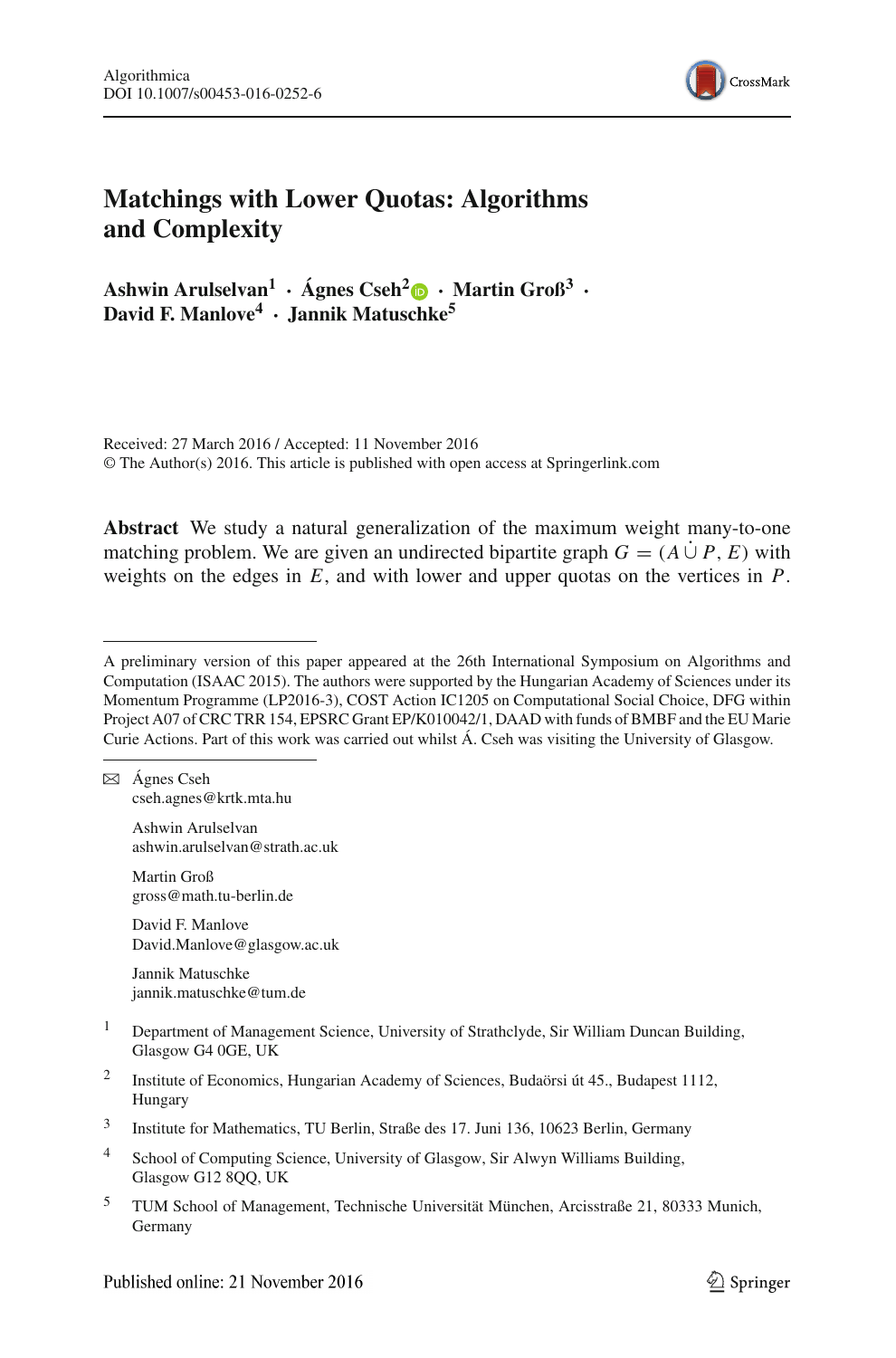We seek a maximum weight many-to-one matching satisfying two sets of constraints: vertices in *A* are incident to at most one matching edge, while vertices in *P* are either unmatched or they are incident to a number of matching edges between their lower and upper quota. This problem, which we call maximum weight many-to-one matching with lower and upper quotas (WMLQ), has applications to the assignment of students to projects within university courses, where there are constraints on the minimum and maximum numbers of students that must be assigned to each project. In this paper, we provide a comprehensive analysis of the complexity of WMLQ from the viewpoints of classical polynomial time algorithms, fixed-parameter tractability, as well as approximability.We draw the line between NP-hard and polynomially tractable instances in terms of degree and quota constraints and provide efficient algorithms to solve the tractable ones. We further show that the problem can be solved in polynomial time for instances with bounded treewidth; however, the corresponding runtime is exponential in the treewidth with the maximum upper quota  $u_{\text{max}}$  as basis, and we prove that this dependence is necessary unless  $FPT = W[1]$ . The approximability of WMLQ is also discussed: we present an approximation algorithm for the general case with performance guarantee  $u_{\text{max}} + 1$ , which is asymptotically best possible unless  $P = NP$ . Finally, we elaborate on how most of our positive results carry over to matchings in arbitrary graphs with lower quotas.

**Keywords** Maximum matching · Many-to-one matching · Project allocation · Inapproximability · Bounded treewidth

# **1 Introduction**

Many university courses involve some element of team-based project work. A set of projects is available for a course and each student submits a subset of projects as acceptable. For each acceptable student–project pair  $(s, p)$ , there is a weight  $w(s, p)$ denoting the *utility* of assigning *s* to *p*. The question of whether a given project can run is often contingent on the number of students assigned to it. Such quota constraints also arise in various other contexts involving the centralized formation of groups, including organizing team-based activities at a leisure center, opening facilities to serve a community and coordinating rides within car-sharing systems. In these and similar applications, the goal is to maximize the utility of the assigned agents under the assumption that the number of participants for each open activity is within the activity's prescribed limits.

We model this problem using a weighted bipartite graph  $G = (A \cup P, E)$ , where the vertices in *A* represent *applicants*, while the vertices in *P* are *posts* they are applying to. So in the above student–project allocation example, *A* and *P* represent the students and projects respectively, and *E* represents the set of acceptable student–project pairs. The edge weights capture the cardinal utilities of an assigned applicant–post pair. Each post has a lower and an upper quota on the number of applicants to be assigned to it, while each applicant can be assigned to at most one post. In a feasible assignment, a post is either *open* or *closed*: the number of applicants assigned to an open post must lie between its lower and upper quota, whilst a closed post has no assigned applicant.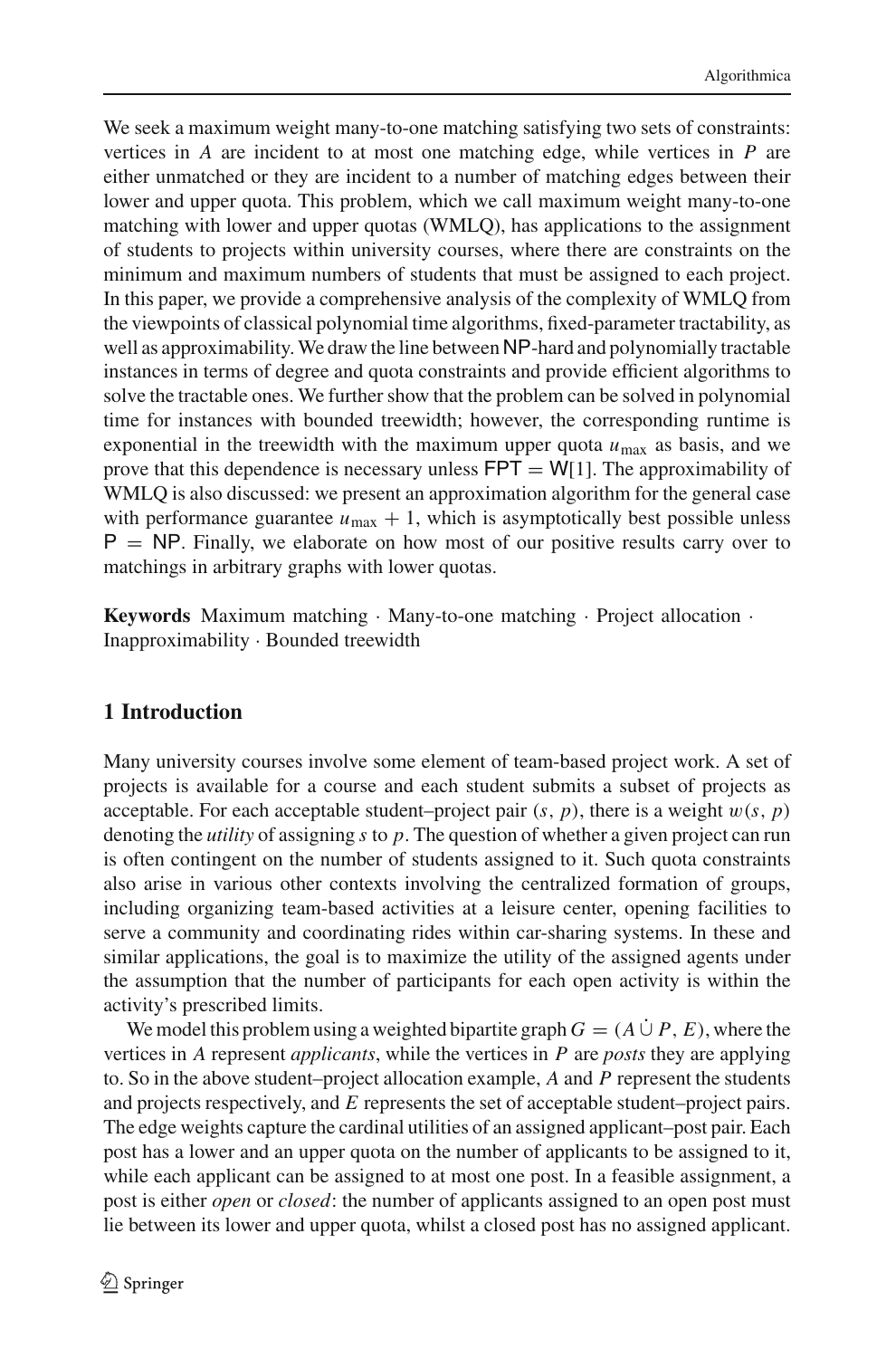The objective is to find a maximum weight many-to-one matching satisfying all lower and upper quotas. We denote this problem by WMLQ.

In this paper, we study the computational complexity of WMLQ from various perspectives. We begin by defining the problem formally in Sect. [2.](#page-3-0) Then in Sect. [3,](#page-4-0) we show that WMLQ can be solved efficiently if the degree of every post is at most 2, whereas the problem becomes hard as soon as posts with degree 3 are permitted, even when lower and upper quotas are all equal to the degree, and every applicant has a degree of 2. Furthermore, we show the tractability of the case of pair projects, i.e., when all upper quotas are at most 2. In Sect. [4,](#page-7-0) we study the fixed parameter tractability of WMLQ. To this end, we generalize the known dynamic program for maximum independent set with bounded treewidth to WMLQ. The running time of our algorithm is exponential in the treewidth of the graph, with  $u_{\text{max}}$ , the maximum upper quota of any vertex, as the basis. This yields a fixed-parameter algorithm when parameterized by both the treewidth and  $u_{\text{max}}$ . We show that this exponential dependence on the treewidth cannot be completely separated from the remaining input by establishing a *W*[1]-hardness result for WMLQ parameterized by treewidth. Finally, in Sect. [5,](#page-14-0) we discuss the approximability of the problem. We show that a simple greedy algorithm yields an approximation guarantee of  $u_{\text{max}} + 1$  for WMLQ and  $\sqrt{|A|} + 1$  in the case of unit edge weights. We complement these results by showing that these approximation factors are asymptotically best possible, unless  $P = NP$ . We briefly comment on the generalizability our aforementioned results in Sect. [6](#page-18-0) for matchings in arbitrary graphs with lower quotas.

#### <span id="page-2-0"></span>**1.1 Related Work**

Among various applications of centralized group formation, perhaps the assignment of medical students to hospitals has received the most attention. In this context, as well as others, the underlying model is a bipartite matching problem involving lower and upper quotas. The Hospitals/Residents problem with Lower Quotas (HRLQ) [\[4,](#page-22-0)[14\]](#page-22-1) is a variant of WMLQ where applicants and posts have ordinal preferences over one another, and we seek a *stable matching* of residents to hospitals. Hamada et al. [\[14\]](#page-22-1) considered a version of HRLQ where hospitals cannot be closed, whereas the model of Biró et al. [\[4\]](#page-22-0) permitted hospital closures. Strategyproof mechanisms have also been studied in instances with ordinal preferences and no hospital closures [\[9](#page-22-2),[12,](#page-22-3)[13\]](#page-22-4).

The *Student/Project Allocation problem* [\[24](#page-22-5), Section 5.6] models the assignment of students to projects offered by lecturers subject to upper and lower quota restrictions on projects and lecturers. Several previous papers have considered the case of ordinal preferences involving students and lecturers  $[1,16,25]$  $[1,16,25]$  $[1,16,25]$  $[1,16,25]$  but without allowing lower quotas. However two recent papers [\[18](#page-22-8),[26\]](#page-22-9) do permit lower quotas together with project closures, both in the absence of lecturer preferences. Monte and Tumennasan [\[26\]](#page-22-9) considered the case where each student finds every project acceptable, and showed how to modify the classical "serial dictatorship" mechanism to find a Pareto optimal matching. Kamiyama [\[18\]](#page-22-8) generalized this mechanism to the case where students need not find all projects acceptable, and where there may be additional restrictions on the sets of students that can be matched to certain projects. This paper also permits lower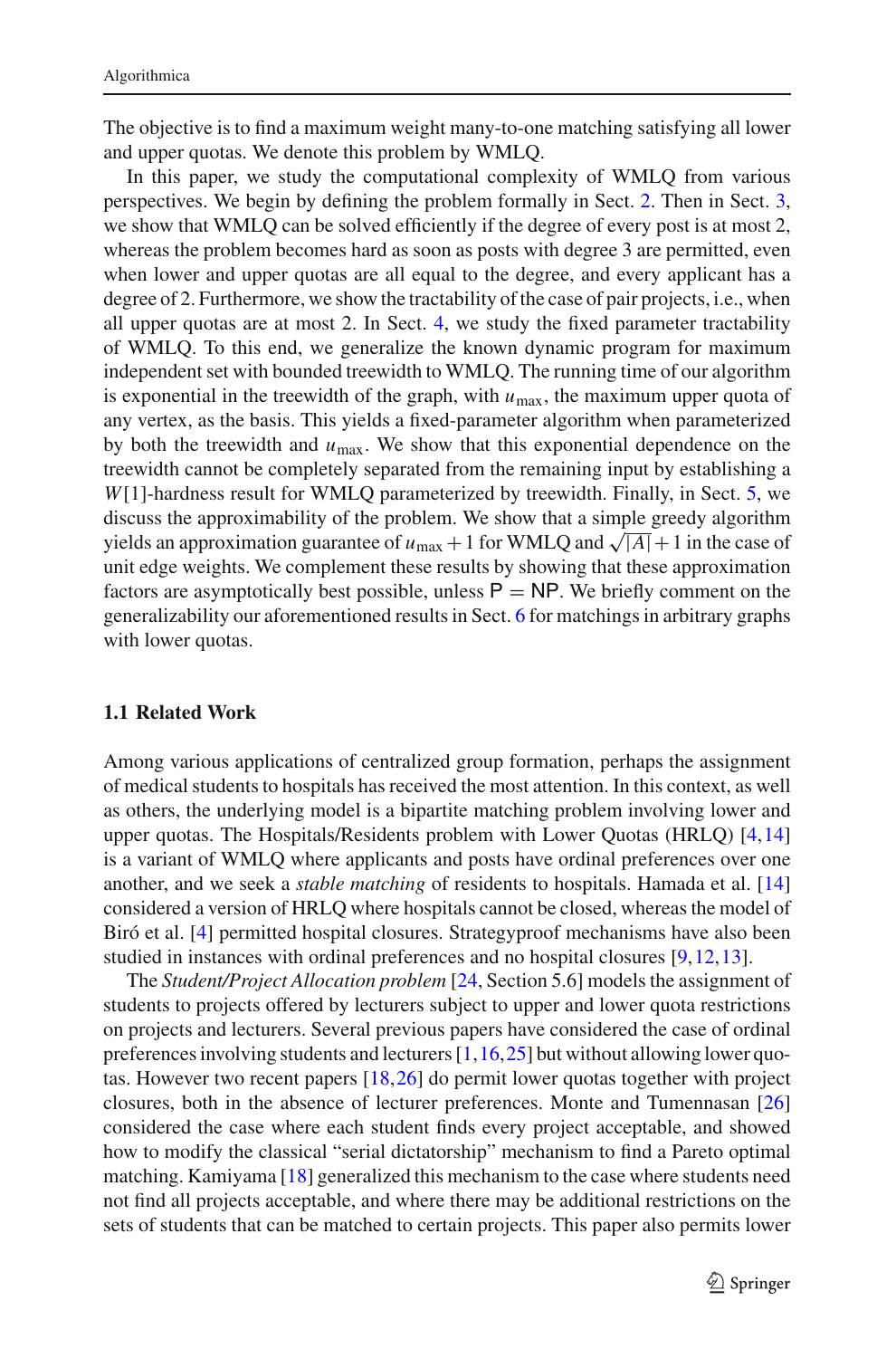quotas and project closures, but our focus is on cardinal utilities rather than ordinal preferences. Cardinal utilities can facilitate a more flexible representation of preferences and they occur naturally in various matching problems, such as the solution of symmetric indefinite systems [\[31\]](#page-23-0), the organization of Chess tournaments [\[28\]](#page-22-10) or car sharing [\[15](#page-22-11)]. Moreover, various methods for converting ordinal preferences into cardinal utilities are known, such as the normalized Borda score [\[30](#page-22-12)].

The unit-weight version of WMLQ is also closely related to the *D*-*matching problem* [\[8](#page-22-13)[,23](#page-22-14),[33](#page-23-1)], a variant of graph factor problems [\[29\]](#page-22-15). In an instance of the *D*-matching problem, we are given a graph *G*, and a domain of integers is assigned to each vertex. The goal is to find a subgraph  $G'$  of  $G$  such that every vertex has a degree in  $G'$  that is contained in its domain. Lovász [\[22](#page-22-16)] showed that the problem of deciding whether such a subgraph exists is NP-complete, even if each domain is either  $\{1\}$  or  $\{0, 3\}$ . On the other hand, some cases are tractable. For example, if for each domain *D*, the complement of *D* contains no consecutive integers, the problem is polynomially solvable [\[33\]](#page-23-1). As observed in [\[32\]](#page-23-2), *D*-matchings are closely related to *extended global cardinality constraints* and the authors provided an analysis of the fixed-parameter tractability of a special case of the *D*-matching problem; see Sect. [4](#page-7-0) for details.

The problem that we study in this paper corresponds to an optimization version of the *D*-matching problem. We consider the special case where *G* is bipartite and the domain of each applicant vertex is  $\{0, 1\}$ , whilst the domain of each post vertex  $p$  is  $\{0\} \cup \{\ell(p), \ldots, \mu(p)\}\$ , where  $\ell(p)$  and  $\mu(p)$  denote the lower and upper quotas of *p* respectively. Since the empty matching is always feasible in our case, our aim is to find a domain-compatible subgraph  $G'$  such that the total weight of the edges in  $G'$  is maximum.

### <span id="page-3-0"></span>**2 Problem Definition**

In this section we provide a formal definition of the maximum weight many-to-one matching problem with lower quotas (WMLQ).

*Basic Notation* Let  $G = (V, E)$  be a graph. For a subset of vertices  $U \subseteq V$  we denote by  $\delta(U) = \{ \{v, w\} \in E : v \in U, w \in V \setminus U \}$  the set of edges incident to exactly one vertex in *U*. For a vertex  $v \in V$ , we write  $\delta(v) = \delta({v})$ , and for a subset of edges *F*  $\subseteq$  *E* we write deg<sub>*F*</sub>(*v*) = | $\delta$ (*v*)  $\cap$  *F*|. By  $\Gamma$ (*v*) = { $w \in V : \{v, w\} \in E$ } we denote the *neighborhood* of v, i.e., the set of vertices that are adjacent to v.

In our problem, a set of applicants *A* and a set of posts *P* are given. *A* and *P* constitute the two vertex sets of an undirected bipartite graph  $G = (V, E)$  with  $V =$  $A \cup P$  and *E* represents the set of acceptable applicant-post pairs. Each edge carries a *weight*  $w : E \to \mathbb{R}_{\geq 0}$ , representing the utility of the corresponding assignment. The set of posts is equipped with functions  $\ell : P \to \mathbb{Z}_{\geq 0}$  and  $u : P \to \mathbb{Z}_{\geq 0}$ such that  $\ell(p) \leq u(p)$  for every  $p \in P$ . Here  $\ell(p)$  is called the *lower quota* of *p* and *u*(*p*) is called the *upper quota* of *p*. These functions bound the number of admissible applicants for the post (independent of the weight of the corresponding edges). Furthermore, every applicant can be assigned to at most one post. Thus, an *assignment* is a subset  $M \subseteq E$  of the edges such that  $|\delta(a) \cap M| \le 1$  for every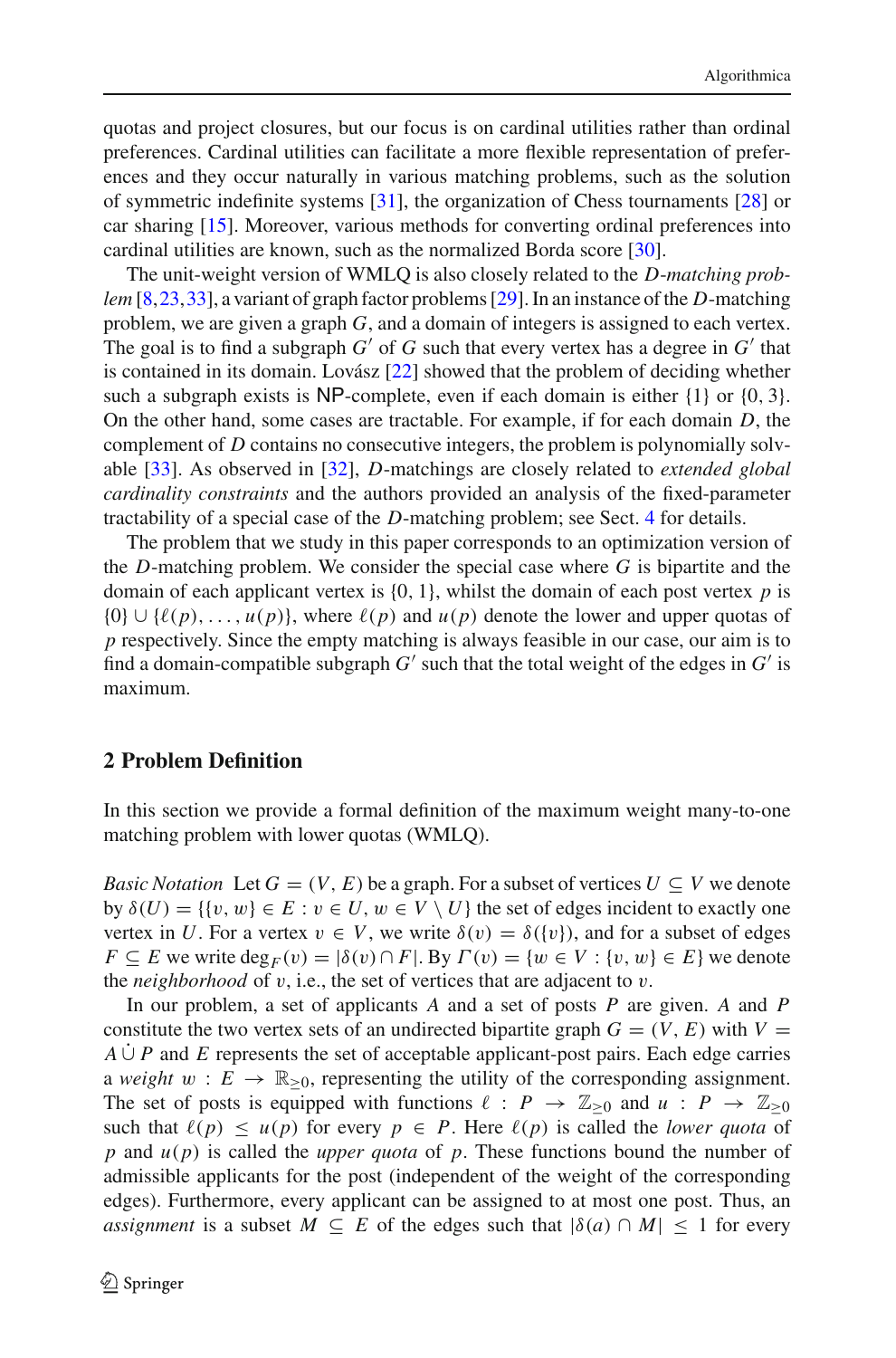applicant  $a \in A$  and  $|\delta(p) \cap M| \in \{0, \ell(p), \ell(p) + 1, \ldots, u(p)\}$  for every  $p \in P$ . With respect to an assignment *M*, a post is said to be *open* if the number of applicants assigned to it is greater than 0, and *closed* otherwise. The *size* of an assignment *M*, denoted |*M*|, is the number of assigned applicants, while the *weight* of *M*, denoted  $w(M)$ , is the total weight of the edges in *M*, i.e.,  $w(M) = \sum_{e \in M} w(e)$ . The goal is to find an assignment of maximum weight. Formally, we define the WMLQ problem as follows.

### <span id="page-4-2"></span>**Problem 1** *WMLQ*

*Input:*  $\mathcal{I} = (G, w, \ell, u)$ ; a bipartite graph  $G = (A \cup P, E)$  with edge weights w,  $lower$   $quotas$   $\ell$  and upper quotas u. *Task: Find an assignment of maximum weight. If*  $w(e) = 1$  *for all*  $e \in E$ *, we refer to the problem as MLQ.* 

*Remark 1* Note that when lower quotas are present but posts cannot be closed, we obtain the Degree Constrained Subgraph Problem (DCS); a maximum weight matching in an instance of DCS can be found in polynomial time [\[10\]](#page-22-17). In the special case that lower quotas are absent, DCS is referred to as the Upper Degree Constrained Subgraph Problem (UDCS) [\[10\]](#page-22-17).

Some trivial simplification of the instance can be executed right at the start. If  $u(p) > |\Gamma(p)|$  for a post p, then  $u(p)$  can be replaced by  $|\Gamma(p)|$ . On the other hand, if  $\ell(p) > |\Gamma(p)|$ , then post *p* can immediately be deleted, since no feasible solution can satisfy the lower quota condition. Moreover, a post  $p$  with  $\ell(p) = 1$  behaves identically to the case that  $\ell(p) = 0$ , so we assume that no post *p* has  $\ell(p) = 1$ . From now on we assume that the instances have already been simplified this way.

### <span id="page-4-0"></span>**3 Degree- and Quota-Restricted Cases**

In this section we characterize the complexity of WMLQ in the presence of upper bounds placed on vertex degrees or the posts' upper quotas. Section [3.1](#page-4-1) deals with degree-restricted cases, whilst Sect. [3.2](#page-6-0) studies cases involving bounded upper quotas.

### <span id="page-4-1"></span>**3.1 Degree-Restricted Cases**

In this subsection we will consider WMLQ  $(i, j)$ , the special case of WMLQ in which  $|\Gamma(a)| \leq i$  for all  $a \in A$ , and  $|\Gamma(p)| \leq j$  for all  $p \in P$ . That is, every applicant submits at most *i* applications and every post receives at most *j* applications. In order to establish our first result, we reduce the maximum independent set problem (mis) to MLQ. In MIS, a graph with  $n$  vertices and  $m$  edges is given and the task is to find an independent vertex set of maximum size. mis is not approximable within a factor of  $n^{1-\epsilon}$  for any  $\epsilon > 0$ , unless P = NP [\[35](#page-23-3)]. The problem remains APX-complete even for cubic (3-regular) graphs [\[2\]](#page-21-1).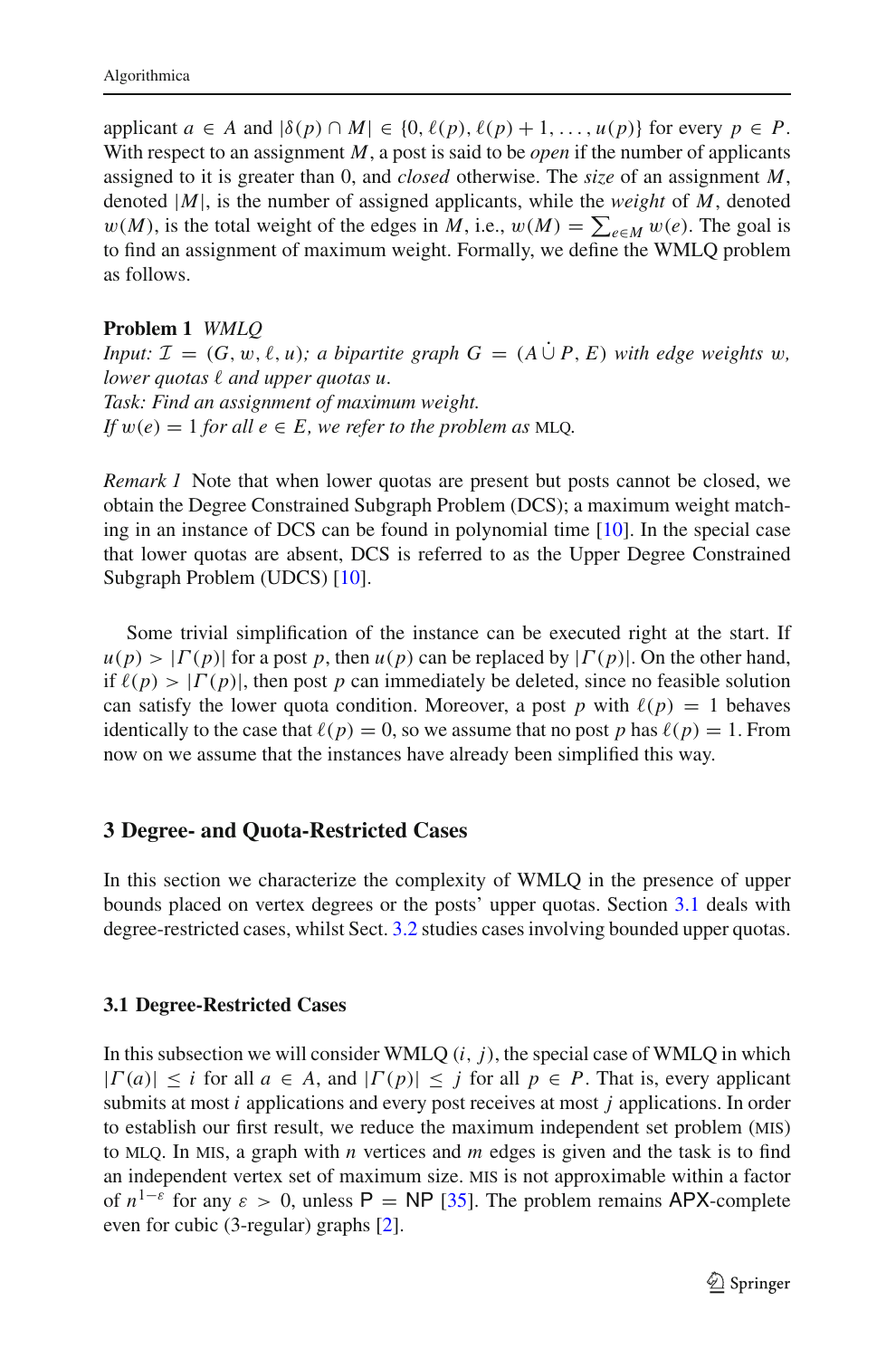#### <span id="page-5-0"></span>**Theorem 1** mlq(2,3) *is* APX*-complete.*

*Proof* First of all,  $MLQ(2,3)$  is in APX because the problem has a 4-approximation that can be found in polynomial time (see Theorem [7\)](#page-15-0).

To each instance  $I$  of MIS on cubic graphs we create an instance  $I'$  of MLO such that there is an independent vertex set of size at least *K* in  $\mathcal I$  if and only if  $\mathcal I'$  admits an assignment of size at least 3*K*, yielding an approximation-preserving reduction. The construction is as follows. To each of the *n* vertices of graph  $G$  in  $I$ , a post with upper and lower quota of 3 is created. The *m* edges of *G* are represented as *m* applicants in *I*'. For each applicant  $a \in A$ ,  $|\Gamma(a)| = 2$  and  $\Gamma(a)$  comprises the two posts representing the two end vertices of the corresponding edge. Since we work on cubic graphs,  $|\Gamma(p)| = 3$  for every post  $p \in P$ .

First we show that an independent vertex set of size *K* can be transformed into an assignment of at least  $3K$  applicants. All we need to do is to open a post with its entire neighborhood assigned to it if and only if the vertex representing that post is in the independent set. Since no two posts stand for adjacent vertices in *G*, their neighborhoods do not intersect. Moreover, the assignment assigns exactly three applicants to each of the *K* open posts.

To establish the opposite direction, let us assume that an assignment of cardinality at least  $3K$  is given. The posts' upper and lower quota are both set to 3, therefore, the assignment involves at least *K* open posts. No two of them can represent adjacent vertices in *G*, because then the applicant standing for the edge connecting them would be assigned to both posts at the same time.

Note that every solution of the constructed instance of MLO serves an integer multiple of 3 applicants. In particular, the MLQ instance has a solution serving  $3K$  applicants if and only if there is an independent set of size  $K$  in the MIS instance. Hence, this reduction preserves the approximation factors. Since  $MLQ(2,3)$  belongs to APX and MIS is APX-complete in cubic graphs, it follows that MLQ(2,3) is APX-complete.  $\Box$ 

So far we have established that if  $|\Gamma(a)| \leq 2$  for every applicant  $a \in A$  and  $|\Gamma(p)| \leq 3$  for every post  $p \in P$ , then MLQ is NP-hard. In the following, we also show that these restrictions are the tightest possible. If  $|\Gamma(p)| < 2$  for every post  $p \in P$ , then a maximum weight matching can be found efficiently, regardless of |Γ (*a*)|. Note that the case WMLQ(1, $\infty$ ) is trivially solvable.

# <span id="page-5-1"></span>**Theorem 2** *WMLQ*( $\infty$ ,2) *is solvable in O*( $n^2$  log *n*) *time, where n* =  $|A| + |P|$ *.*

*Proof* After executing the simplification steps described at the end of Sect. [2,](#page-3-0) we apply two more changes to derive our helper graph *H*. Firstly, if  $\ell(p) = 0$ ,  $u(p) = 2$  and  $|\Gamma(p)| = 2$ , we separate *p*'s two edges, splitting *p* into two posts with upper quota 1. After this step, all posts with  $u(p) = 2$  also have  $\ell(p) = 2$ . All remaining vertices are of upper quota 1. Then, we substitute all edge pairs of posts with  $\ell(p) = u(p) = 2$ with a single edge connecting the two applicants. This edge will carry the weight equal to the sum of the weights of the two deleted edges.

Clearly, any matching in *H* translates into an assignment of the same weight in *G* and vice versa. Finding a maximum weight matching in a general graph  $G = (V, E)$ can be done in  $O(|V|(|E|+|V| \log |V|))$  time [\[11](#page-22-18)], which reduces to  $O(|V|^2 \log |V|)$ in our case.  $\Box$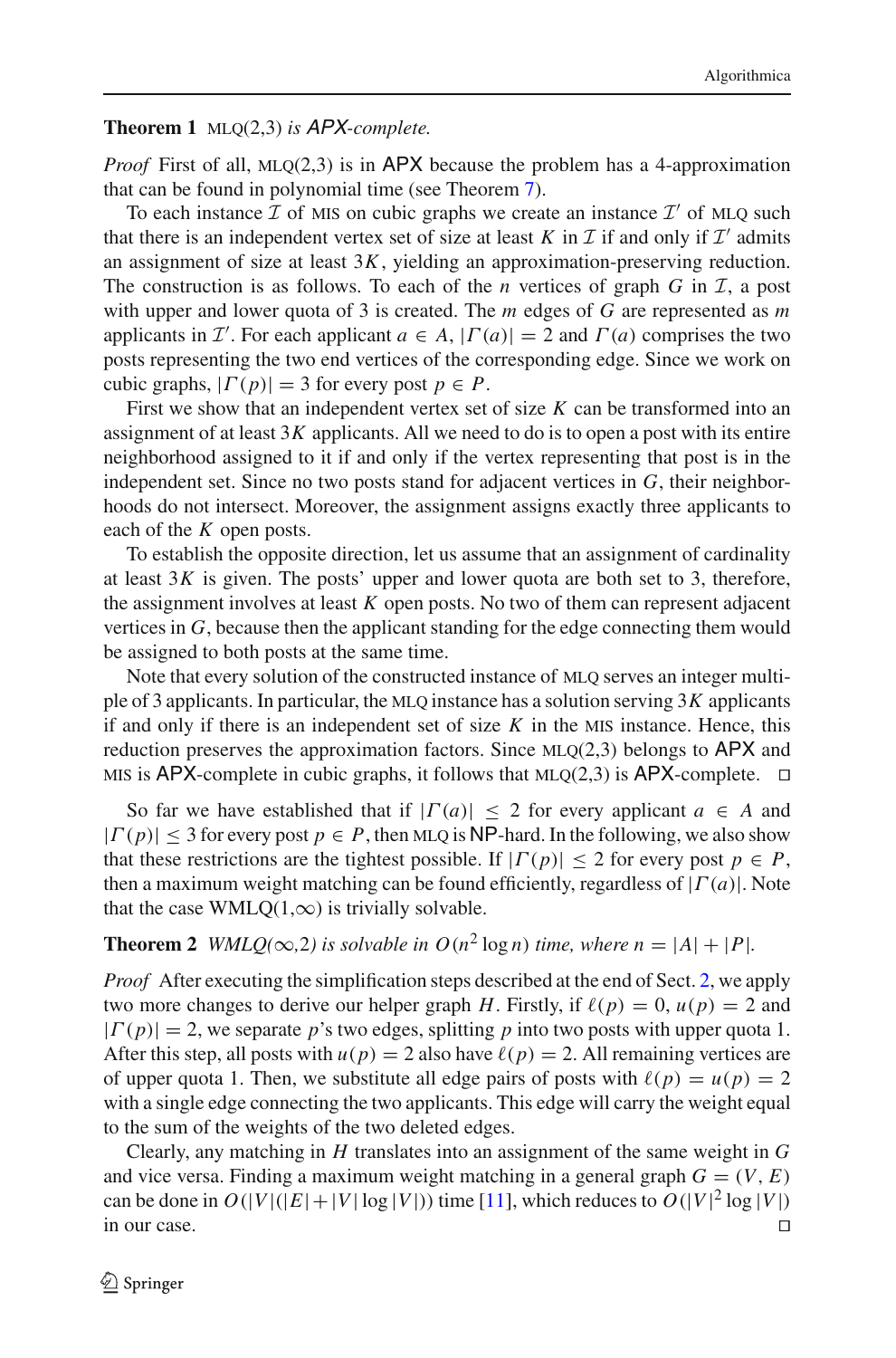#### <span id="page-6-0"></span>**3.2 Quota-Restricted Cases**

In this section, we consider restrictions of WMLQ with bounded upper quotas. Note that Theorem [1](#page-5-0) already tells us that the case of  $u(p) \leq 3$  for all posts  $p \in P$  is NPhard to solve. We will now settle the complexity of the only remaining case, where we have instances with every post  $p \in P$  having an arbitrary degree and  $u(p) \leq 2$ . This setting models posts that need to be assigned to none, one or pairs of applicants.

Here we present a solution for WMLQ with  $u(p) \leq 2$ . Our algorithm is based on *f* -factors of graphs. In the *f* -factor problem, a graph *G* and a function  $f: V \to \mathbb{Z}_{\geq 0}$  is given. A set of edges  $F \subseteq E$  is called an  $f$ -factor if deg<sub>F</sub> $(v) = f(v)$  for every  $v \in V$ , where  $\deg_F(v)$ , as per our earlier definition, is the degree of v in the graph  $(V, F)$ . Constructing an *f* -factor of maximum weight in a graph with *n* vertices and *m* edges or proving that none exists can be done in  $O(\phi(m + n \log n))$  time, where  $\phi$  is the sum of all *f*-values in the graph [\[10](#page-22-17), [11\]](#page-22-18).

<span id="page-6-1"></span>**Theorem 3** *WMLQ with*  $u(p) \leq 2$  *for every*  $p \in P$  *can be solved in*  $O(nm + n^2 \log n)$ *time, where n* = |*V*| *and m* =  $|E|$ *.* 

*Proof* We partition *P* into  $P_1$  and  $P \setminus P_1$ , where  $P_1$  denotes the set of posts with  $u(p) = 1$ . For posts in  $P \setminus P_1$  we can assume that  $\ell(p) = u(p) = 2$  for every post *p*. For, a post *p* with  $\ell(p) = 0$  and  $u(p) = 2$  can be transformed into a post with  $\ell(p) = u(p) = 2$  by giving it two dummy edges with zero weight, allowing us to pick the dummy edges in order to make up for the raised lower quota.

The graph  $G' = (V', E')$  of the constructed *f*-factor instance contains the graph  $G = (V, E)$  of our WMLQ instance, as shown in Fig. [1.](#page-7-1) We add a dummy post  $p_d$  to *V'* and connect it to every applicant in *A*. We connect every post  $p_i \in P_1$  to  $p_d$ . For every post  $p_i \in P \setminus P_1$  we add two dummy vertices  $q_i^1$  and  $q_i^2$  and a triangle on the vertices  $p_i$ ,  $q_i^1$  and  $q_i^2$ . All new edges in  $E' \setminus E$  carry zero weight.

We set  $f(p_d) = K$ ,  $f(p) = u(p)$  for every  $p \in P$  and  $f(v) = 1$  for the rest of the vertices. In the initial version of our algorithm, we solve a weighted *f* -factor problem for every  $K \in \{0, 1, \ldots, |A| + |P_1|\}$ , and later we will show a slightly modified version of the *f* -factor instance so that it is sufficient to construct only two instances.

First we show that if there is a feasible assignment *M* in *G* so that the number of unmatched applicants and the number of closed posts in  $P_1$  add up to  $K$ , then it can be extended to an  $f$ -factor  $M'$  of the same weight in  $G'$ . We construct  $M'$  starting with *M* and then adding the following edges to it:

- $\{p_d, a_i\}$  for every applicant  $a_i$  that is unmatched in *M*;
- $\{q_i^1, p_i\}$  and  $\{q_i^2, p_i\}$  for every post  $p_i \in P \backslash P_1$  that is closed in *M*;
- −  $\{q_i^1, q_i^2\}$  for every post  $p_i$  ∈  $P \ P_1$  that is open in *M*;
- $-$  {*p<sub>d</sub>*, *p<sub>i</sub>*} for every post *p<sub>i</sub>*  $\in$  *P*<sub>1</sub> that is closed in *M*;

For all vertices  $v \neq p_d$ , it immediately follows from the construction that  $deg_{M}(v) = f(v)$ . The same holds for  $p_d$  as well, because an edge is assigned to it either because an applicant is unmatched or because a post in  $P_1$  is closed and we assumed that these add up to *K*.

It is easy to see that if there is an  $f$ -factor  $M'$  in  $G'$ , then its restriction to  $G$ is a feasible assignment *M* of the same weight so that the number of unmatched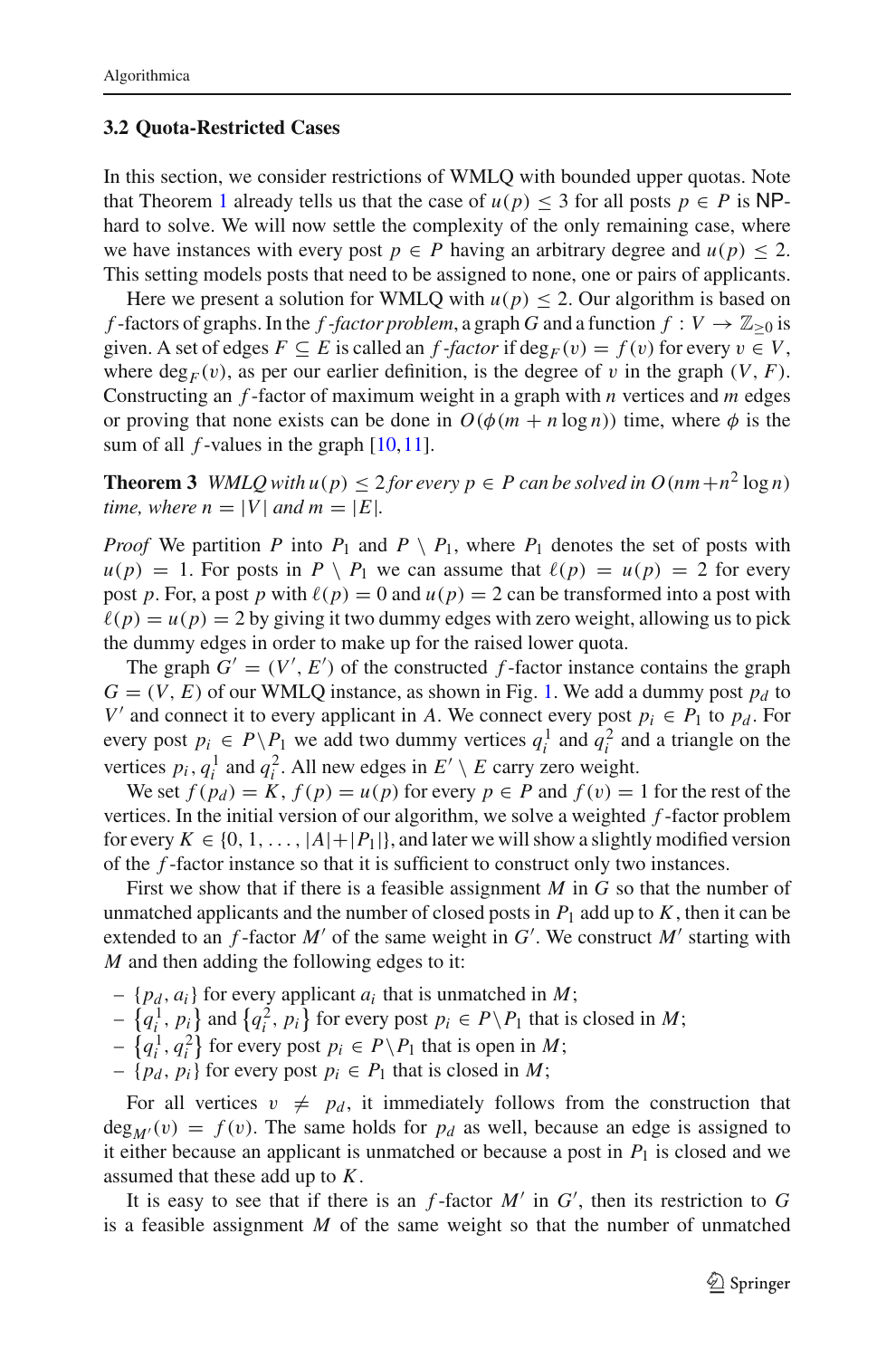

<span id="page-7-1"></span>**Fig. 1** The transformation from WMLQ to an *f* -factor problem. The *solid* edges form *G*, while the *dotted* edges are the added ones, carrying weight 0. Here,  $P_1 = \{p_2, p_3\}$  and  $P\backslash P_1 = \{p_1, p_4, p_5\}$ 

applicants and the number of closed posts in  $P_1$  add up to *K*. Since every post  $p_i \in P_1$ is connected to  $p_d$  and  $f(p_i) = 1$ , it is either the case that  $p_i$  is open in *M* or  ${p_d, p_i} \in M'$ . Regarding posts outside of  $P_1$ , we need to show that the two edges incident to them are either both in *G* or neither of them are in *G*. Assume without loss of generality that  $\{p_i, q_i^1\} \in M'$  and  $\{p_i, q_i^2\} \notin M'$  for some  $p_i \notin P_1$ . Since  $f(q_i^2) = 1$  and  $\deg_{M'}(q_i^2) = 0$ , *M'* cannot be an *f*-factor.

So far we have shown that it is sufficient to test  $|A|+|P_1|+1$  values for  $f(p_d)$ , and collect the optimal assignments given by the maximum weight *f* -factors. Comparing the weight of these locally optimal solutions delivers a global optimum. A slight modification on the the graph corresponding to the *f* -factor instance will allow us to solve the problem by constructing just two instances, as against  $|A| + |P_1| + 1$ instances. Similar to the triangles attached to posts in  $P \setminus P_1$ , triangles are added to *pd* as well. The added vertices have *f* -value 1 and the added edges carry weight 0. The number of such triangles hanging on  $p_d$  is  $\left\lceil \frac{|A|+|P_1|}{2} \right\rceil$ . These triangles can take up all the  $f$ -value of  $p_d$  if necessary, but by choosing the edge not incident to  $p_d$  they can also allow *pd* to fill up its *f* -value with other edges. Since a triangle either takes up 0 or 2 of *pd* 's *f* -value, we need to separate the two different parity cases. Thus, to cover all the  $|A| + |P_1| + 1$  cases for possible values for  $f(p_d)$ , in one instance we set  $f(p_d)$  to  $|A| + |P_1| + 1$  and in the other instance  $f(p_d) = |A| + |P_1|$ .

# <span id="page-7-0"></span>**4 Bounded Treewidth Graphs**

In this section, we investigate WMLQ from the point of view of fixed-parameter tractability and analyze how efficiently the problem can be solved for instances with a bounded treewidth. Graphs with bounded treewidth occur frequently in real-life instances of various problems, such as expert systems, evolution theory, or natural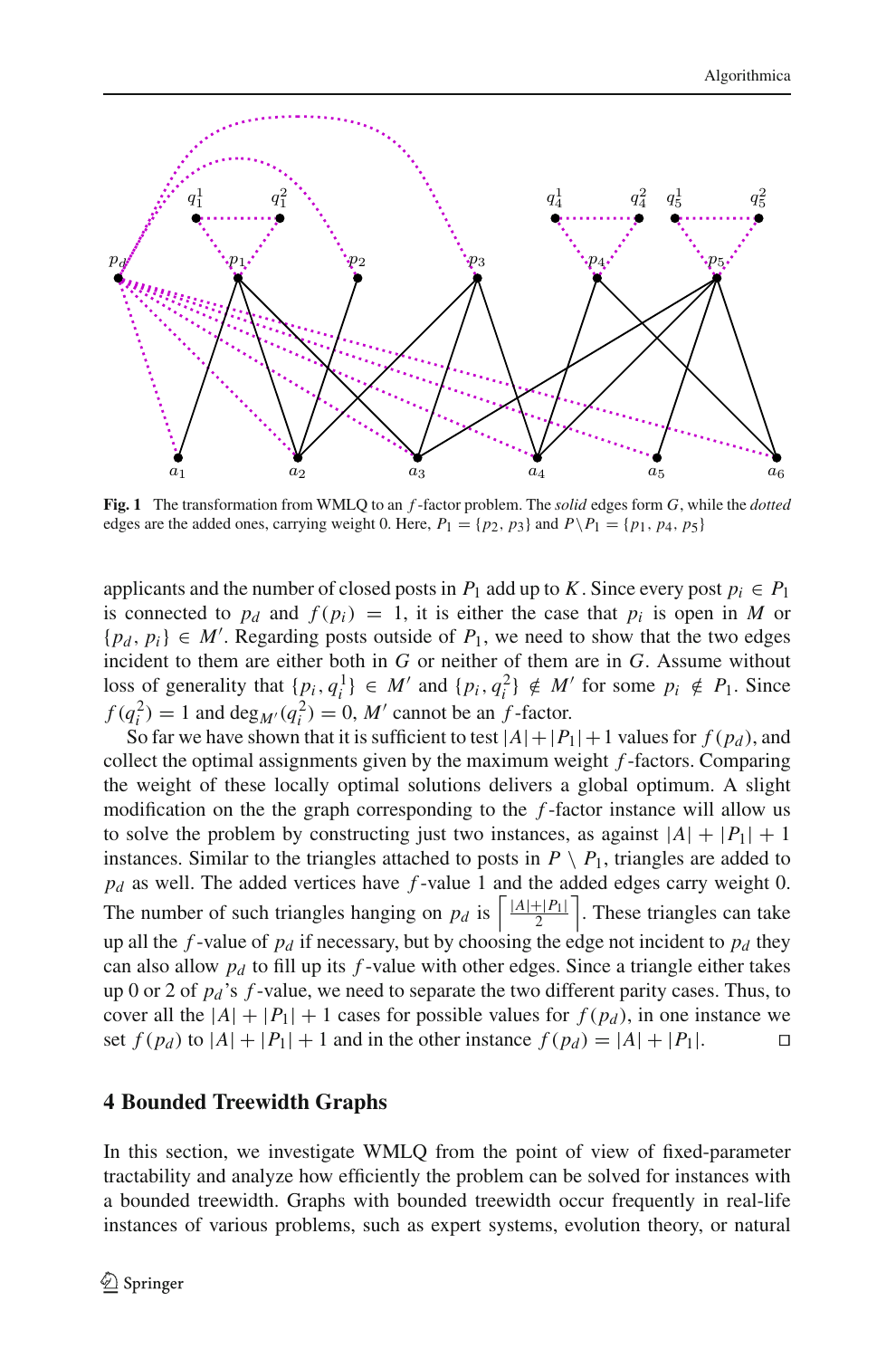language processing [\[5\]](#page-22-19). More specifically, WMLQ could be used as a potential modeling approach to handle load balancing in telecommunication networks that requires throughput maximization. InWLAN and P2P networks, servers have limited capacities and in addition the loads need to be reasonably balanced among the active servers [\[3](#page-22-20)]. This could be quite efficiently modeled using the upper and lower quotas. Moreover, certain P2P and WLAN networks have bounded treewidth [\[19\]](#page-22-21).

*Fixed-Parameter Tractability* This field of complexity theory is motivated by the fact that in many applications of optimization problems certain input parameters stay small even for large instances. A problem, parameterized by a parameter *k*, is fixed-parameter tractable (FPT) if there is an algorithm solving it in time  $f(k) \cdot \phi(n)$ , where  $f : \mathbb{R} \to \mathbb{R}$ is a function,  $\phi$  is a polynomial function, and *n* is the input size of the instance. Note that this definition not only requires that the problem can be solved in polynomial time for instances where *k* is bounded by a constant, but also that the dependence of the running time on  $k$  is separable from the part depending on the input size. On the other hand, if a problem is shown to be W[1]-hard, then the latter property can only be fulfilled if  $FPT = W[1]$ , which would imply  $NP \subseteq DTIME(2^{o(n)})$ . For more details on fixed-parameter algorithms see, e.g., [\[27](#page-22-22)].

*Treewidth* In case of WMLQ we focus on the parameter *treewidth*, which, on an intuitive level, describes the likeness of a graph to a tree. A *tree decomposition* of graph *G* consists of a tree whose nodes—also called *bags*—are subsets of *V*(*G*). These must satisfy the following three requirements.

- 1. Every vertex of *G* belongs to at least one bag of the tree.
- 2. For every edge  $\{a, p\} \in E(G)$ , there is a bag containing both *a* and *p*.
- 3. If a vertex in  $V(G)$  occurs in two bags of the tree, then it also occurs in all bags on the unique tree-path connecting them.

The *width* of a tree decomposition with a set of bags *B* is max $_{B \in B} |B| - 1$ . The *treewidth* of a graph  $G$ ,  $tw(G)$ , is the smallest width among all tree decompositions of *G*. It is well known that a tree decomposition of smallest width can be found by a fixed-parameter algorithm when parameterized by  $tw(G)$  [\[6](#page-22-23)].

*Nice Tree Decomposition* A *nice tree decomposition* is a tree decomposition with the following additional properties: The decomposition tree has a root bag *R*, and every bag in the tree (including *R*) is of one of the four types below.

- Leaf bag:  $|B| = 1$  and *B* has no child;
- Introduce bag: *B* has exactly one child *B*1, so that *B*<sup>1</sup> ⊂ *B* and |*B* \ *B*1| = 1;
- Forget bag: *B* has exactly one child *B*1, so that *B* ⊂ *B*<sup>1</sup> and |*B*<sup>1</sup> \ *B*| = 1;
- Join bag: *B* has exactly two children  $B_1$  and  $B_2$ , so that  $B = B_1 = B_2$ .

For every tree decomposition with a specific treewidth, a nice tree decomposition of the same treewidth can be found in linear time [\[20](#page-22-24)]. We will henceforth assume we are given such a nice tree decomposition.

In the following, we show that WMLQ is fixed-parameter tractable when parameterized simultaneously by the treewidth and  $u_{\text{max}}$ , whereas it remains  $W[1]$ -hard when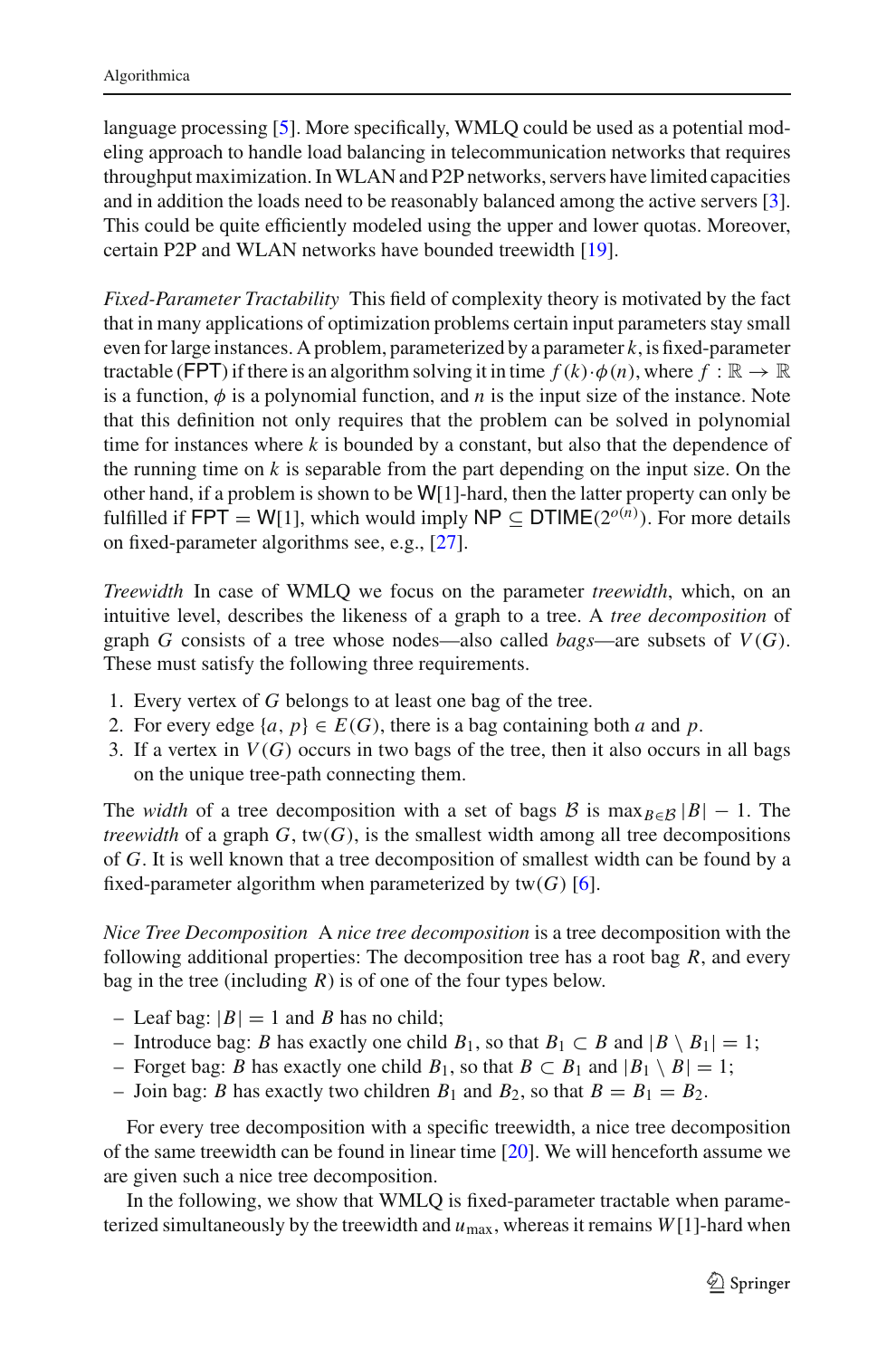only parameterized by the treewidth. A similar study of the fixed-parameter tractability of the related extended global cardinality constraint problem (EGCC) was conducted in Ref. [\[32\]](#page-23-2). EGCC corresponds to the special case of the *D*-matching problem where the graph is bipartite and on one side of the bipartition all vertices have the domain {1}. In contrast with WMLQ, EGCC is a feasibility problem (note that the feasibility version of WMLQ is trivial, as the empty assignment is always feasible). The authors of [\[32\]](#page-23-2) provided a fixed-parameter algorithm for EGCC when parameterized simultaneously by the treewidth of the graph and the maximum domain size, and they showed that the problem is  $W[1]$ -hard when only parameterized by the treewidth. These results mirror our results for WMLQ, and indeed both our FPT-algorithm for WMLQ and the one in Ref. [\[32](#page-23-2)] are extensions of the same classic dynamic program for the underlying maximum independent set problem. However, our hardness result uses a completely different reduction than the one in Ref. [\[32](#page-23-2)]. The latter makes heavy use of the fact that the domains can be arbitrary sets, whereas in WMLQ, we are confined to intervals.

# **4.1 Algorithm for Bounded Treewidth Graphs**

We will now describe an algorithm for solving WMLQ in polynomial time for graphs with constant treewidth. The algorithm is a dynamic program that inductively computes a set of partial solutions for each bag of the nice tree decomposition and each possible degree profile within that bag. It starts at the leaf bags and then generates partial solutions for each inner node bag by combining or extending partial solutions of its children. The final solution can then be obtained from the root bag. We now formalize the concepts of a partial solution and its corresponding degree profile.

*Partial Assignments* For any bag *B*, let  $V_B \subseteq V$  denote the set of vertices contained in the union of bags present in the subtree rooted at *B*. We define the graph  $G_B =$  $(V_B, E_B)$  with  $E_B := E[V_B] \setminus E[B]$ , where  $E[U]$  denotes the set of edges with both endpoints in  $U \subseteq V$ . A *partial assignment* for the subtree rooted at a bag *B* (or *partial assignment* for *B* in short) is an assignment  $M \subseteq E_B$  of  $G_B$  such that deg<sub>M</sub>(v) = 0 or  $\ell(v) \leq \deg_M(v) \leq u(v)$  for all  $v \in V_B \setminus B$ .<sup>[1](#page-9-0)</sup> Note that this definition allows applicants and posts in *B* to have an arbitrary assignment, which is not restricted by their corresponding quota and that by definition of  $G_B$ , no vertex in *B* is assigned to another vertex in *B*.

*Degree Profiles* A *degree profile* for bag *B* is a vector  $\alpha \in X_B := \{0, \ldots, u_{\text{max}}\}^B$ . We say a partial assignment *M* for *B agrees* with a degree profile  $\alpha \in X_B$ , if  $\alpha(v) =$  $deg_M(v)$  for all  $v \in B$ . For every bag *B* and every  $\alpha \in X_B$ , let  $\mathcal{M}_B(\alpha)$  be the set of partial assignments for *B* that agree with  $\alpha$  and let

$$
W_B(\alpha) := \max \{ w(M) : M \in \mathcal{M}_B(\alpha) \} \cup \{ -\infty \}
$$

<span id="page-9-0"></span><sup>&</sup>lt;sup>1</sup> For ease of exposition, we define  $\ell(a) := u(a) := 1$  for all  $a \in A$ . Also recall that  $\deg_S(v) := |\delta(v) \cap S|$ .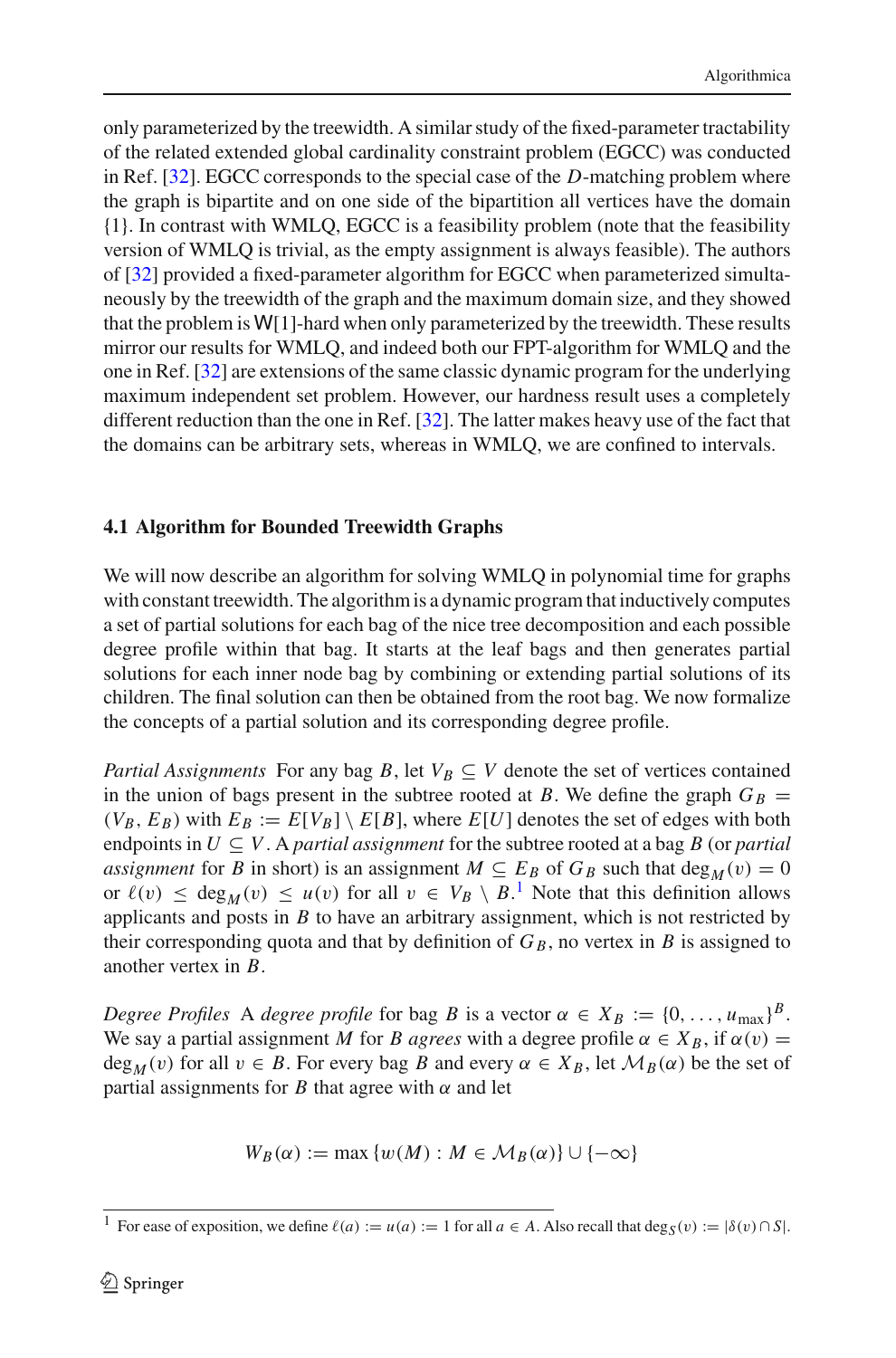denote the optimal value of any assignment that agrees with  $\alpha$  for the graph  $G_B$  (note that a value of  $-\infty$  implies that no partial assignment *M* agrees with  $\alpha$ ). We further denote the set of optimal partial assignments agreeing with  $\alpha$  by

$$
\mathcal{M}_{B}^{*}(\alpha) := \{ M \in \mathcal{M}_{B}(\alpha) : w(M) = W_{B}(\alpha) \}.
$$

In the following, we will provide a series of lemmas that reveals how to efficiently obtain an element of  $\mathcal{M}_B^*(\alpha)$  for every  $\alpha \in X_B$  for a bag *B* (or showing  $\mathcal{M}_B^*(\alpha) = \emptyset$ ), assuming such representatives for each set  $\mathcal{M}_{B'}^*(\alpha')$  have already been computed for every child *B'* of *B* and each  $\alpha' \in X_{B'}$ .

*Notation* Before we proceed with the formal statement of the lemmas, we introduce some useful notation. For  $U' \subseteq U$  and  $\alpha \in \mathbb{Z}^U$  define  $\alpha|_{U'}$  as the *restriction* of  $\alpha$  to *U'*, i.e.,  $\alpha|_{U'} \in \mathbb{Z}^{U'}$  and  $\alpha|_{U'}(v) = \alpha(v)$  for all  $v \in U'$ . For  $v \in V \setminus U$  and  $i \in \mathbb{Z}$  let further  $[\alpha, i]_v$  be the *extension* of  $\alpha$  to  $U \cup \{v\}$  defined by  $[\alpha, i]_v(v') := \alpha(v')$  for all  $v' \in U$  and  $[\alpha, i]_v(v) := i$ . For a set of edges *S* we define the vector  $\alpha_{S,U} \in \mathbb{Z}^U$  by  $\alpha_{S,U}(v) := \deg_S(v)$  for all  $v \in U$ .

<span id="page-10-0"></span>We first observe that for leaf bags, the only partial assignment possible is the empty assignment.

**Lemma 1** *Let*  $B = \{v\}$  *be a leaf bag and let*  $\alpha \in X_B$ . If  $\alpha(v) = 0$ *, then*  $\mathcal{M}_B^*(\alpha) =$  ${M_{\emptyset}}$ *, where*  $M_{\emptyset}$  *is the empty assignment. If*  $\alpha(v) \neq 0$ *, then*  $\mathcal{M}_{B}^{*}(\alpha) = \emptyset$ *.* 

*Proof* This follows directly from the fact that  $E_B = \emptyset$  for all leaf bags and thus the only assignment in  $G_B$  is the empty assignment only assignment in  $G_B$  is the empty assignment.

<span id="page-10-1"></span>For introduce bags, the set of partial assignments is identical to that of its child, extending the degree profiles by a 0-entry for the new vertex.

**Lemma 2** *Let B be an introduce bag such that B' is the only child of B and*  $B \setminus B' = \{v'\}$ *. Let*  $\alpha \in X_B$ *. Then* 

$$
\mathcal{M}_{B}^{*}(\alpha) = \begin{cases} \mathcal{M}_{B'}^{*}(\alpha|_{B'}) & \text{if } \alpha(v') = 0, \\ \emptyset & \text{otherwise.} \end{cases}
$$

*Proof* Note that  $\Gamma(v') \cap V_B \subseteq B$  by Properties 2 and 3 of a tree decomposition. This implies  $\delta(v') \cap E_B = \emptyset$  and hence the lemma follows.

For a forget bag, every partial assignment corresponds to the union of a partial assignment for its child bag and a subset of edges incident to the removed vertex (connecting it to the vertices in forget bag).

<span id="page-10-2"></span>**Lemma 3** Let B be a forget bag such that B' is the unique child of B and  $B = B' \setminus \{v'\}$ *for some*  $v' \in B'$ *. Let*  $\alpha \in X_B$ *. Let*  $(S^*, i^*)$  *be an optimal solution to*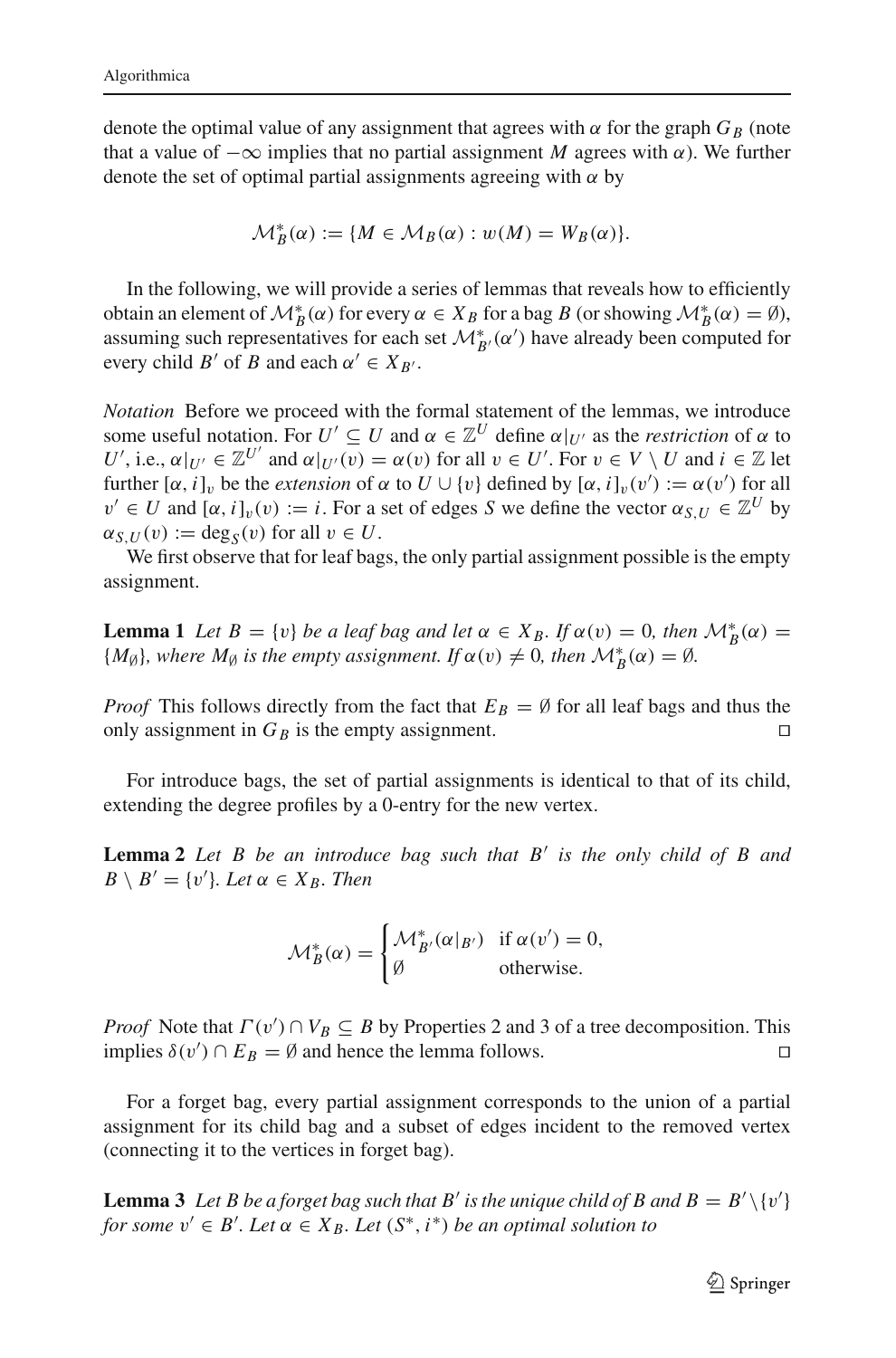[forget]

\n
$$
\max \quad w(S) + W_{B'}([\alpha - \alpha_{S,B}, i - |S|]_{v'})
$$
\ns.t.

\n
$$
|S| \leq i,
$$
\n
$$
\alpha_{S,B}(v) \leq \alpha(v) \quad \forall v \in B,
$$
\n
$$
S \subseteq \delta(v') \cap \delta(B),
$$
\n
$$
i \in \{0, \ell(v'), \dots, u(v')\}.
$$

*Then*  $M \cup S^* \in \mathcal{M}_B^*(\alpha)$  *for all*  $M \in \mathcal{M}_{B'}^*((\alpha - \alpha_{S^*,B}, i^* - |S^*|]_{v}).$  *If the optimal solution to [forget] has value*  $-\infty$ *, then*  $\mathcal{M}_{B}^{*}(\alpha) = \emptyset$ *.* 

*Proof* Assume  $M_B(\alpha) \neq \emptyset$  and let  $M' \in M_B^*(\alpha)$ . Let  $S' := M' \cap \delta(v') \cap \delta(B)$ and let  $i' := \deg_{M'}(v')$ . Observe that  $(S', i')$  is a feasible solution to [forget] and that  $M' \setminus S' \in M_{B'}([\alpha - \alpha_{S',B}, i' - |S'|]_{v'})$ . We conclude that

$$
w(M') \leq w(S') + W_{B'} ([\alpha - \alpha_{S',B}, i' - |S'|]_{\nu'})
$$
  
 
$$
\leq w(S^*) + W_{B'} ([\alpha - \alpha_{S^*,B}, i^* - |S^*|]_{\nu'}) .
$$

In particular, this implies that the optimal solution value of [forget] is finite and thus there is some *M* ∈ *M*<sup>\*</sup><sub>*B'*</sub>([α − α<sub>*S<sup>\*</sup>*, *B*, *i*<sup>\*</sup> − |*S*<sup>\*</sup>|]<sub>*v'*</sub>).</sub>

Thus let  $M^* := M \cup S^*$ . Observe that indeed deg<sub>M<sup>∗</sub>(v)</sup> = deg<sub>M</sub>(v)</sub>  $+ \deg_{S^*}(v) = \alpha(v) - \alpha_{S^*,B}(v) + \alpha_{S^*,B}(v) = \alpha(v)$  for all  $v \in B$ . Furthermore  $deg_{M^*}(v) = deg_M(v) \in \{0, \ell(v), \dots, u(v)\}\$ for all  $v \in V_B \setminus B'$  by feasibility of *M*. Finally,  $\deg_{M^*}(v') = i^* \in \{0, \ell(v'), \ldots, u(v')\}$ , implying  $M^* \in M_B(\alpha)$ . As  $w(M^*) = w(S^*) + W_{B'}([{\alpha - \alpha_{S^*}}, i^* - |S^*|]_{v'}) \geq w(M')$ , we conclude that indeed  $M^* \in \mathcal{M}_R^*(\alpha)$ .  $\mathcal{B}^*(\alpha)$ .

For join bags, every partial assignment is a union of partial assignments for the two child bags.

**Lemma 4** Let B be a join bag such that  $B = B_1 = B_2$  for the two children  $B_1$ ,  $B_2$  of *B.* Let  $\alpha \in X_B$ . Let  $(\alpha_1^*, \alpha_2^*)$  be an optimal solution to

$$
\begin{aligned}\n\text{[join]} \quad \text{max} \quad & W_{B_1}(\alpha_1) + W_{B_2}(\alpha_2) \\
\text{s.t.} \quad & \alpha_1(v) + \alpha_2(v) = \alpha(v) \quad \forall \, v \in B, \\
& \alpha_1 \in X_{B_1}, \ \alpha_2 \in X_{B_2}.\n\end{aligned}
$$

*Then*  $M_1 \cup M_2 \in M_B^*(\alpha)$  *for all*  $M_1 \in M_{B_1}^*(\alpha_1^*)$ ,  $M_2 \in M_{B_2}^*(\alpha_2^*)$ . If the optimal *solution to [join] has value*  $-\infty$ *, then*  $\mathcal{M}_{B}^{*}(\alpha) = \emptyset$ *.* 

*Proof* Let  $M^* := M_1 \cup M_2$  for some  $M_1 \in M^*_{B_1}(\alpha_1^*)$ ,  $M_2 \in M^*_{B_2}(\alpha_2^*)$ . We first observe that  $V_{B_1} \cap V_{B_2} = B$  by Properties 2 and 3 of the tree decomposition and hence *M*<sub>1</sub> ∩ *M*<sub>2</sub> =  $\emptyset$ . This implies that

$$
\deg_{M^*}(v) = \begin{cases} \deg_{M_1}(v) \in \{0, \ell(v), \dots, u(v)\} & \text{if } v \in V_{B_1} \setminus B, \\ \deg_{M_2}(v) \in \{0, \ell(v), \dots, u(v)\} & \text{if } v \in V_{B_2} \setminus B, \\ \deg_{M_1}(v) + \deg_{M_2}(v) = \alpha(v) & \text{if } v \in B. \end{cases}
$$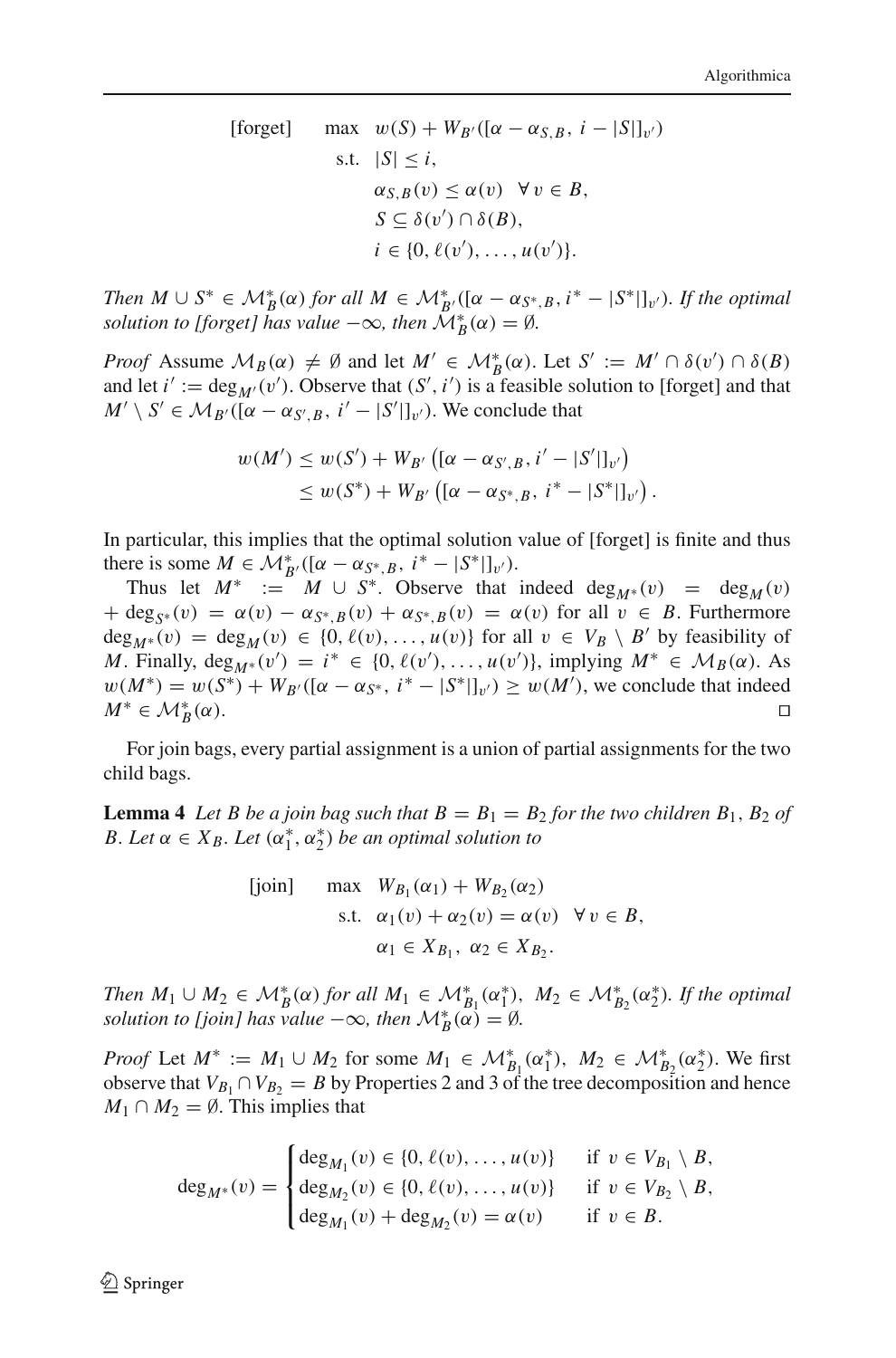Hence  $M^* \in \mathcal{M}_B(\alpha)$ .

Now let *M'* ∈ *M<sub>B</sub>*(*α*). Let *M'*<sub>1</sub> := *M'* ∩ *E<sub>B<sub>1</sub>*</sub> and *M'*<sub>2</sub> := *M'* ∩ *E<sub>B<sub>2</sub>*</sub>. We observe that  $(\alpha_{M_1, B_1}, \alpha_{M_2, B_2})$  is a feasible solution to [join] and hence  $w(M') = w(M'_1) +$  $w(M'_2) \leq w(M_1) + w(M_2) = w(M^*).$ 

Finally, we observe that after computing  $W_R(\alpha)$  and the corresponding elements of  $\mathcal{M}_{R}^{*}(\alpha)$  for each  $\alpha$  for the root bag *R*, an optimal assignment for *G* can be easily obtained.

<span id="page-12-0"></span>**Lemma 5** *Let*  $(S^*, \alpha^*)$  *be an optimal solution to* 

$$
\begin{aligned} \text{[root]} \qquad \max \quad & W_R(\alpha) + w(S) \\ \text{s.t.} \quad & \alpha(v) + \deg_S(v) \in \{0, \ell(v), \dots, u(v)\} \quad \forall \, v \in R, \\ & \alpha \in X_R, \ S \subseteq E[R]. \end{aligned}
$$

*Then*  $S^* \cup M$  is an optimal solution to WMLQ for any  $M \in M_R^*(\alpha^*)$ .

*Proof* Let  $M^* := S^* \cup M$  for some  $M \in M_R^*(\alpha^*)$ . Note that for  $v \in V \setminus R$ , we have  $S^* \cap \delta(v) = \emptyset$  and hence  $\deg_{M^*}(v) = \deg_M(v) \in \{0, \ell(v), \ldots, u(v)\}$  by the feasibility of *M*. Furthermore, for  $v \in R$ , we have  $\deg_{M^*}(v) = \alpha^*(v) + \deg_{S^*}(v) \in$  $\{0, \ell(v), \ldots, u(v)\}\$  by the feasibility of  $S^*$  for [root]. We conclude that  $M^*$  is indeed a feasible solution to WMLQ.

Now let  $M' \subseteq E$  be any solution to WMLQ. Define  $S' := M' \cap E[R]$  and  $\alpha' :=$  $\alpha_{M',R} - \alpha_{S',R}$ . Observe that  $(S', \alpha')$  is a feasible solution to [root] and that further  $M' \setminus S' \in M_R(\alpha')$ . We conclude that

$$
w(M') \le W_R(\alpha') + w(S') \le W_R(\alpha^*) + w(S^*) = w(M^*),
$$

and thus  $M^*$  is indeed an optimal solution to WMLO.

<span id="page-12-1"></span>**Theorem 4** *WMLQ can be solved in time*  $O(T + (u_{\text{max}})^{3 \text{tw}(G)+3} |E|)$ *, where T is the time needed for computing a tree decomposition of G of width* tw(*G*)*. In particular, WMLQ can be solved in polynomial time when restricted to instances of bounded treewidth, and WMLQ parameterized by* max{tw(*G*), *u*max} *is fixedparameter tractable.*

*Proof* In order to solve a given WMLQ instance, the algorithm starts by computing a nice tree decomposition of  $G$  of width tw( $G$ ). Note that  $T$  is of the same order for tree decompositions and nice tree decompositions. Using Lemmas [1–](#page-10-0)[5,](#page-12-0) we can inductively compute a representative  $M \in \mathcal{M}_B^*(\alpha)$  for every bag *B* and every  $\alpha \in X_b$ , or deduce that  $\mathcal{M}_{B}^{*}(\alpha) = \emptyset$ . We first observe that  $|X_{B}| = (u_{\text{max}} + 1)^{|B|}$ , thus only  $(u_{\text{max}}+1)^{\text{tw}(G)+1}$  representatives have to be computed per bag. Furthermore, for each of the above lemmas, the necessary computations to derive an  $M \in \mathcal{M}_{B}^{*}(\alpha)$  from representatives of  $\mathcal{M}_{B'}^*(\alpha')$  of children *B'* of *B* can be done in time  $O((u_{\text{max}})^{2 \text{ tw}(G)+2})$ . This is obvious for Lemmas [1](#page-10-0) and [2.](#page-10-1) For Lemmas [3](#page-10-2)[–5](#page-12-0) we observe that the sets of feasible solutions for the corresponding optimization problems [forget], [join], and [root] have size at most  $2^{|B|} \cdot (u_{\text{max}} + 1)$ ,  $(u_{\text{max}} + 1)^{2|B|}$ , and  $2^{|R|^2} \cdot (u_{\text{max}})^{|R|}$ ,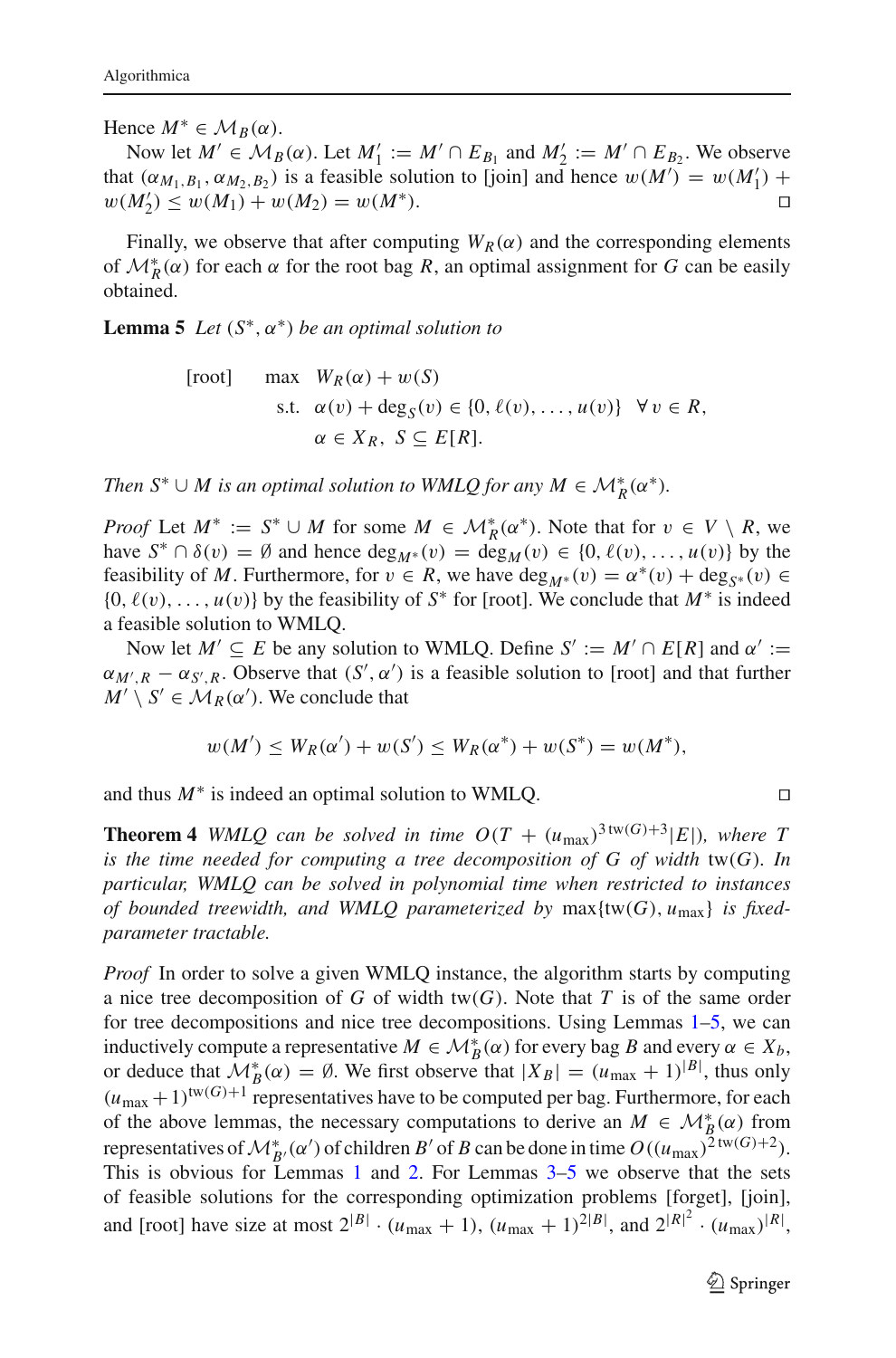respectively (note that without loss of generality we can assume  $|R|$  to be of constant size by introducing at most  $tw(G)$  additional forget bags). The theorem then follows from the fact that the number of bags is linear. 

# **4.2 W[1]-Hardness for Parameterizing by Treewidth Only**

While our algorithm runs in polynomial time for bounded treewidth, the degree of the polynomial depends on the treewidth and the algorithm only becomes a fixedparameter algorithm when parameterizing by treewidth and *u*max simultaneously. We will now show by a reduction from MINIMUM MAXIMUM OUTDEGREE that this dependence is necessary under the assumption that  $FPT \neq W[1]$ .

### **Problem 2 MINIMUM MAXIMUM OUTDEGREE**

*Input: A graph G* =  $(V, E)$ *, edge weights*  $w : E \rightarrow \mathbb{Z}_+$  *encoded in unary and a degree-bound*  $r \in \mathbb{Z}_+$ .

*Task: Find an orientation D of G such that*  $\sum_{e \in \delta_D^+(v)} w(e) \leq r$  for all  $v \in V$ , where  $\delta_D^+(v)$  *stands for the set of edges oriented so that their tail is*  $v$ .

**Theorem 5** (Theorem 5 from [\[34\]](#page-23-4)) MINIMUM MAXIMUM OUTDEGREE *is W*[1]*-hard when parameterized by treewidth.*

**Theorem 6** mlq *is* <sup>W</sup>[1]*-hard when parameterized by treewidth, even when restricted to instances where*  $\ell(p) \in \{0, u(p)\}$  *for every*  $p \in P$ .

*Proof* Given an instance  $(G = (V, E), w, r)$  of MINIMUM MAXIMUM OUTDEGREE, we construct an instance  $(G' = (A \cup P, E'), \ell, u)$  of MLQ as follows:

- For every vertex *v* ∈ *V* we introduce a post  $p_v$  ∈ *P* with lower quota  $\ell(p_v) = 0$ and upper quota  $u(p_v) = r$ .
- $-$  For every edge  $e = \{v, v'\}$  ∈  $E$ , we introduce two posts  $p_{e,v}$  and  $p_{e,v'}$  with identical lower and upper quotas of  $w(e) + 1$ , i.e.,

$$
\ell(p_{e,v}) = \ell(p_{e,v'}) = u(p_{e,v}) = u(p_{e,v'}) = w(e) + 1.
$$

We also add  $2w(e) + 1$  applicants  $a_{e,v}^1, \ldots, a_{e,v}^{w(e)}, a_{e,v'}^1, \ldots, a_{e,v'}^{w(e)}, z_e$ , which are connected to the posts by the edges

$$
\left\{p_v, a_{e,v}^i\right\}, \left\{a_{e,v}^i, p_{e,v}\right\}, \left\{p_{v'}, a_{e,v'}^i\right\}, \left\{a_{e,v'}^i, p_{e,v'}\right\} \text{ for } i \in \{1, \dots, w(e)\}\
$$

as well as  $\{p_{e,v}, z_e\}$  and  $\{z_e, p_{e,v'}\}$ . This construction is shown in Fig. [2.](#page-14-1)

We show that the constructed instance has a solution serving all applicants if and only if the MINIMUM MAXIMUM OUTDEGREE instance has an orientation respecting the bound on the weighted outdegree.

First assume there is an orientation *D* of *G* with maximum weighted outdegree at most *r*. Then consider the assignment that assigns for every oriented edge  $(v, v') \in D$ the  $w(e)$  applicants  $a^i_{e,v}$  to  $p_v$  and the  $w(e) + 1$  applicants  $a^i_{e,v'}$  and  $z_e$  to  $p_{e,v'}$ . As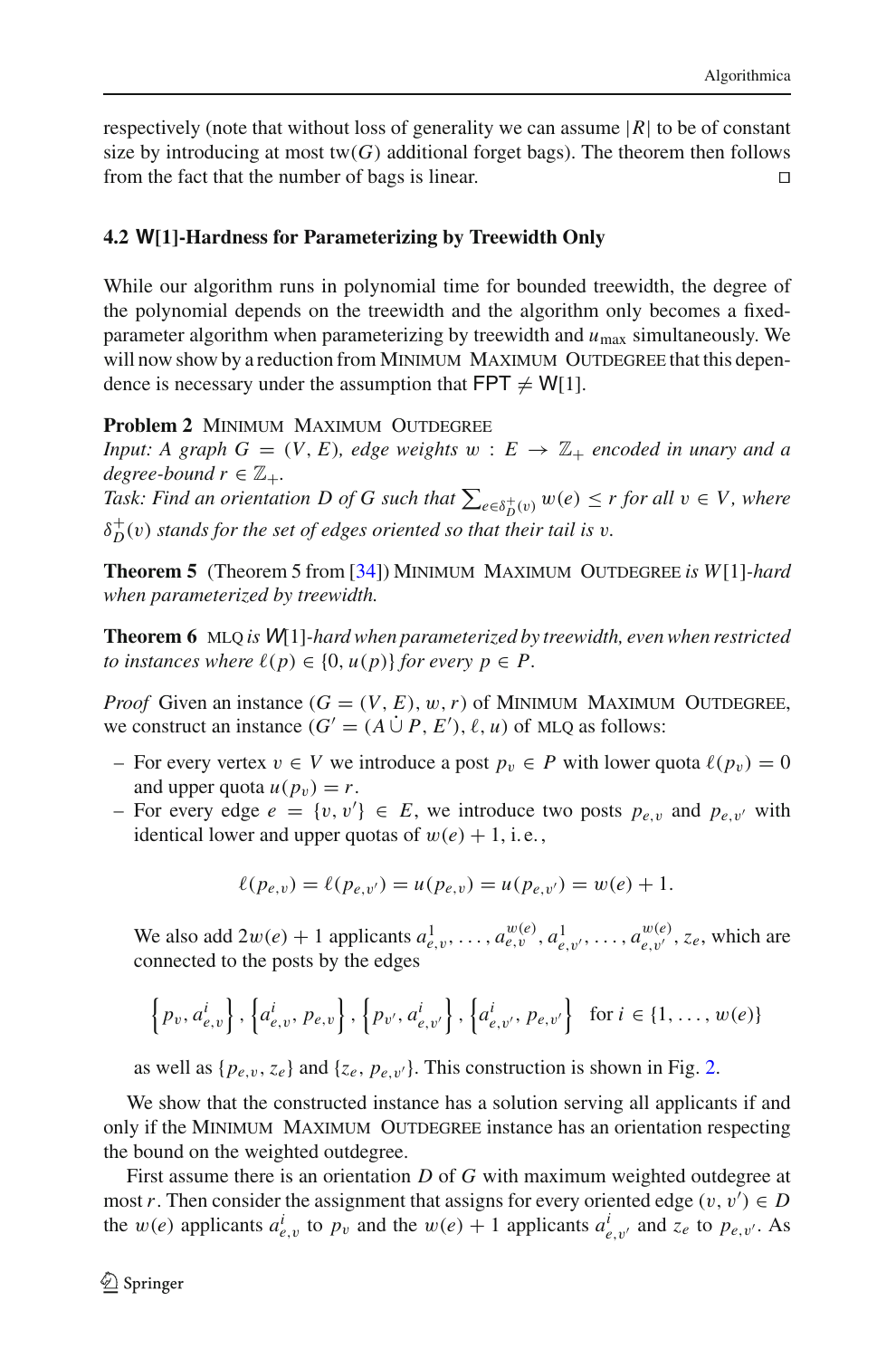

<span id="page-14-1"></span>**Fig. 2** The transformation of the MINIMUM MAXIMUM OUTDEGREE instance in the *upper right corner* to a MLQ instance. The *numbers* on the edges of the MINIMUM MAXIMUM OUTDEGREE instance are the edge weights

the weighted outdegree of vertex v is at most r, every post  $p_v$  gets assigned at most  $r = u(p_v)$  applicants.

Now assume *M* is a feasible assignment of applicants to posts serving every applicant. In particular, for every edge  $e = \{v, v'\} \in E$ , applicant  $z_e$  is assigned to either  $p_{e,v}$  or  $p_{e,v'}$  and exactly one of these two posts is open because the lower bound of  $w(e) + 1$  can only be met if  $z_e$  is assigned to the respective post. If  $p_{e,v}$  is open then all  $w(e)$  applicants  $a^i_{e,v'}$  are assigned to  $p_{v'}$  and none of the applicants  $a^i_{e,v}$  is assigned to  $p_v$ , and vice versa if  $p_{e,v'}$  is open. Consider the orientation obtained by orienting every edge *e* from *v* to *v'* if and only if  $p_{e,v}$  is open. By the above observations, the weighted outdegree of vertex  $v$  corresponds to the number of applicants assigned to post  $p_v$ , which is at most *r*.

Finally, note that  $G'$  can be constructed in time polynomial in the input size of the MINIMUM MAXIMUM OUTDEGREE instance as the weights are encoded in unary there. Furthermore, the treewidth of  $G'$  is at most max $\{tw(G), 3\}$ . To see this, start with a tree decomposition of *G* and identify each vertex  $v \in V$  with the corresponding post  $p_v$ . For every edge  $e = \{v, v'\} \in E$ , there is a bag *B* with  $p_v, p'_v \in B$ . We add the new bag  $B_e = \{p_v, p'_v, p_{e,v}, p_{e,v'}\}$  as a child to *B*. We further add the bags  $B_{z_e} = \{p_{e,v}, p_{e,v'}, z_e\}, B_{a_{e,v}^i} = \{p_v, p_{e,v}, a_{e,v}^i\}$  and  $B_{a_{e,v'}^i} = \{p_{v'}, p_{e,v'}, a_{e,v'}^i\}$  for  $i \in \{1, \ldots, w(e)\}$  as children to  $B_e$ . Observe that the tree of bags generated by this construction is a tree decomposition. Furthermore, since we did not increase the size of any of the existing bags and added only bags of size at most 4, the treewidth of *G* is at most max $\{tw(G), 3\}$ .

### <span id="page-14-0"></span>**5 Approximation**

Having established the hardness of WMLQ even for very restricted instances in Theorem [1,](#page-5-0) we turn our attention towards approximability. In this section, we give an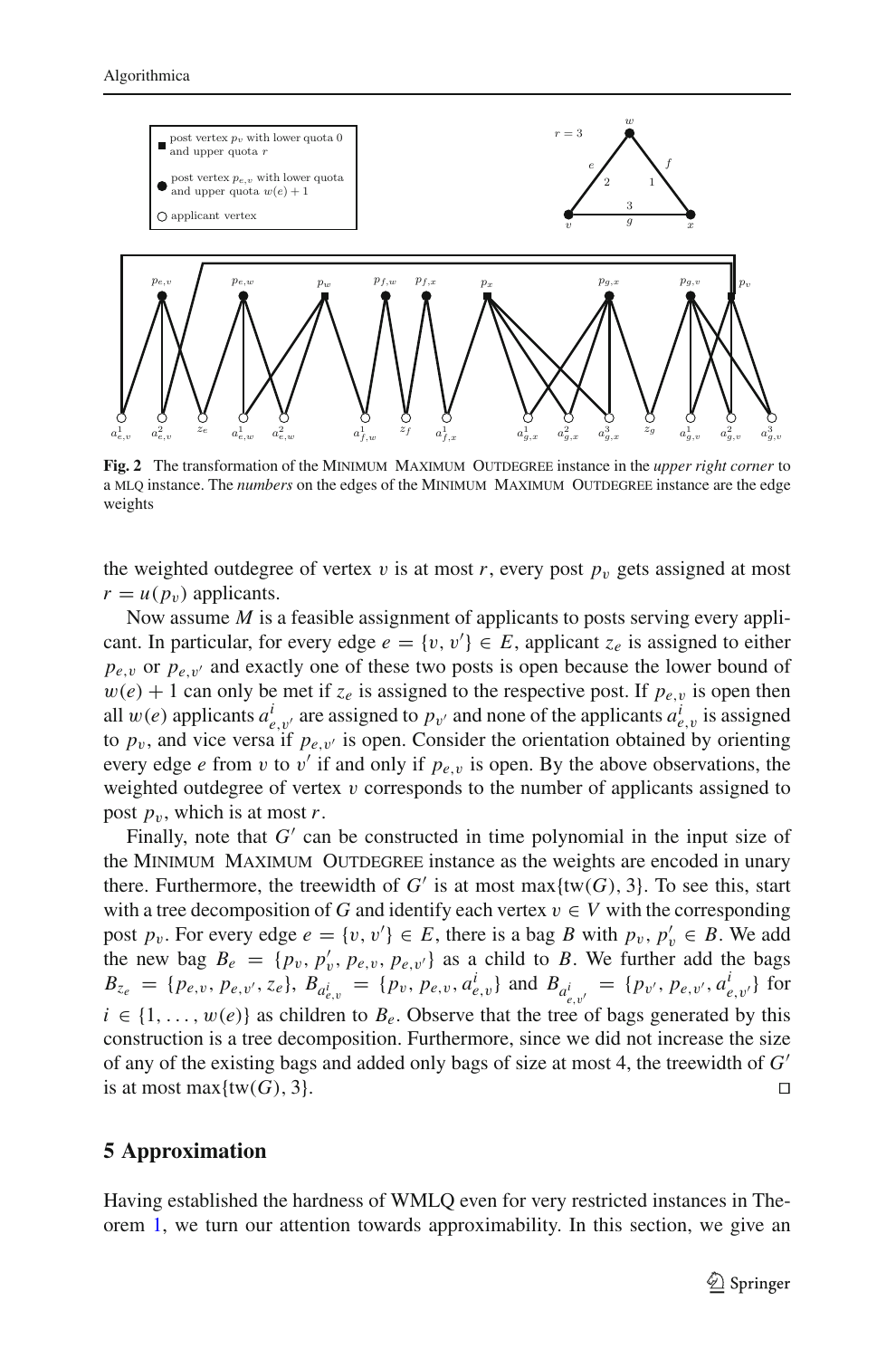approximation algorithm and corresponding inapproximability bounds expressed in terms of  $|A|$ ,  $|P|$  and upper quotas in the graph.

The method, which is described formally in Algorithm [1,](#page-15-1) is a simple greedy algorithm. We say a post *p* is *admissible* if it is not yet open and  $|\Gamma(p)| \ge \ell(p)$ . The algorithm iteratively opens an admissible post maximizing the assignable weight, i.e., it finds a post  $p' \in P$  and a set *A'* of applicants in its neighborhood  $\Gamma(p')$  with  $\ell(p') \leq |A'| \leq u(p')$  such that  $\sum_{a \in A'} w(a, p')$  is maximized among all such  $(p', A')$ pairs. It then removes the assigned applicants from the graph (potentially rendering some posts inadmissible) and re-iterates until no admissible post is left.

<span id="page-15-1"></span>

| <b>Algorithm 1</b> Greedy algorithm for WMLQ                                                                                             |
|------------------------------------------------------------------------------------------------------------------------------------------|
| Initialize $P_0 = \{p \in P :  \Gamma(p)  \ge \ell(p)\}.$                                                                                |
| Initialize $A_0 = A$ .                                                                                                                   |
| while $P_0 \neq \emptyset$ do                                                                                                            |
| Find a pair $p' \in P_0$ and $A' \subseteq \Gamma(p') \cap A_0$ with $ A'  \leq u(p')$ such that $\sum_{a \in A'} w(a, p')$ is maximized |
| among all such pairs.                                                                                                                    |
| Open $p'$ and assign all applicants in $A'$ to it.                                                                                       |
| Remove p' from $P_0$ and remove the elements of A' from $A_0$ .                                                                          |
| for $p \in P_0$ with $\ell(p) >  \Gamma(p) \cap A_0 $ do                                                                                 |
| Remove $p$ from $P_0$ .                                                                                                                  |
| end for                                                                                                                                  |
| end while                                                                                                                                |

*Remark 2* As an alternative to Algorithm [1,](#page-15-1) one could use a reduction from WMLQ to the set packing problem. The elements in the universe of the set packing problem would be  $A \cup P$ . For each post p and for each subset  $S \subset \Gamma(p)$ , such that  $l(p) \leq |S| \leq u(p)$ , we create a set  $S \cup \{p\}$  for the set packing instance. A feasible set packing then corresponds to a feasible assignment of the same weight. However, if the difference between *p*'s upper and lower quota is not bounded by a constant, this would create an exponential-sized input for the set packing problem and we could only employ an oracle-based algorithm known for the set packing problem to solve WMLQ. The greedy algorithm known for the set packing problem [\[7](#page-22-25)] can be made to work in a fashion similar to the algorithm presented above.

In the following we give a tight analysis of the algorithm, establishing approximation guarantees in terms of the number of posts  $|P|$ , the number of applicants  $|A|$ , and the maximum upper quota  $u_{\text{max}} := \max_{p \in P} u(p)$  over all posts. We also provide two examples that show that our analysis of the greedy algorithm is tight for each of the described approximation factors. We further show that the approximation ratios given above for WMLQ are almost tight from the point of view of complexity theory.

<span id="page-15-0"></span>**Theorem 7** *Algorithm* [1](#page-15-1) *is an* α*-approximation algorithm for WMLQ with*  $\alpha = \min\{|P|, |A|, u_{\text{max}} + 1\}$  $\alpha = \min\{|P|, |A|, u_{\text{max}} + 1\}$  $\alpha = \min\{|P|, |A|, u_{\text{max}} + 1\}$ *. Furthermore, for* MLQ*, Algorithm* 1 *is a*  $\sqrt{|A|} + 1$ *approximation algorithm. It can be implemented to run in time*  $O(|E| \log |E|)$ *.* 

*Proof* Let  $p'_i$  be the post chosen by the algorithm in iteration *i* and let  $A'_i$  be the corresponding set of applicants for every  $i \in \{1, \ldots, n\}$ . Furthermore, consider an optimal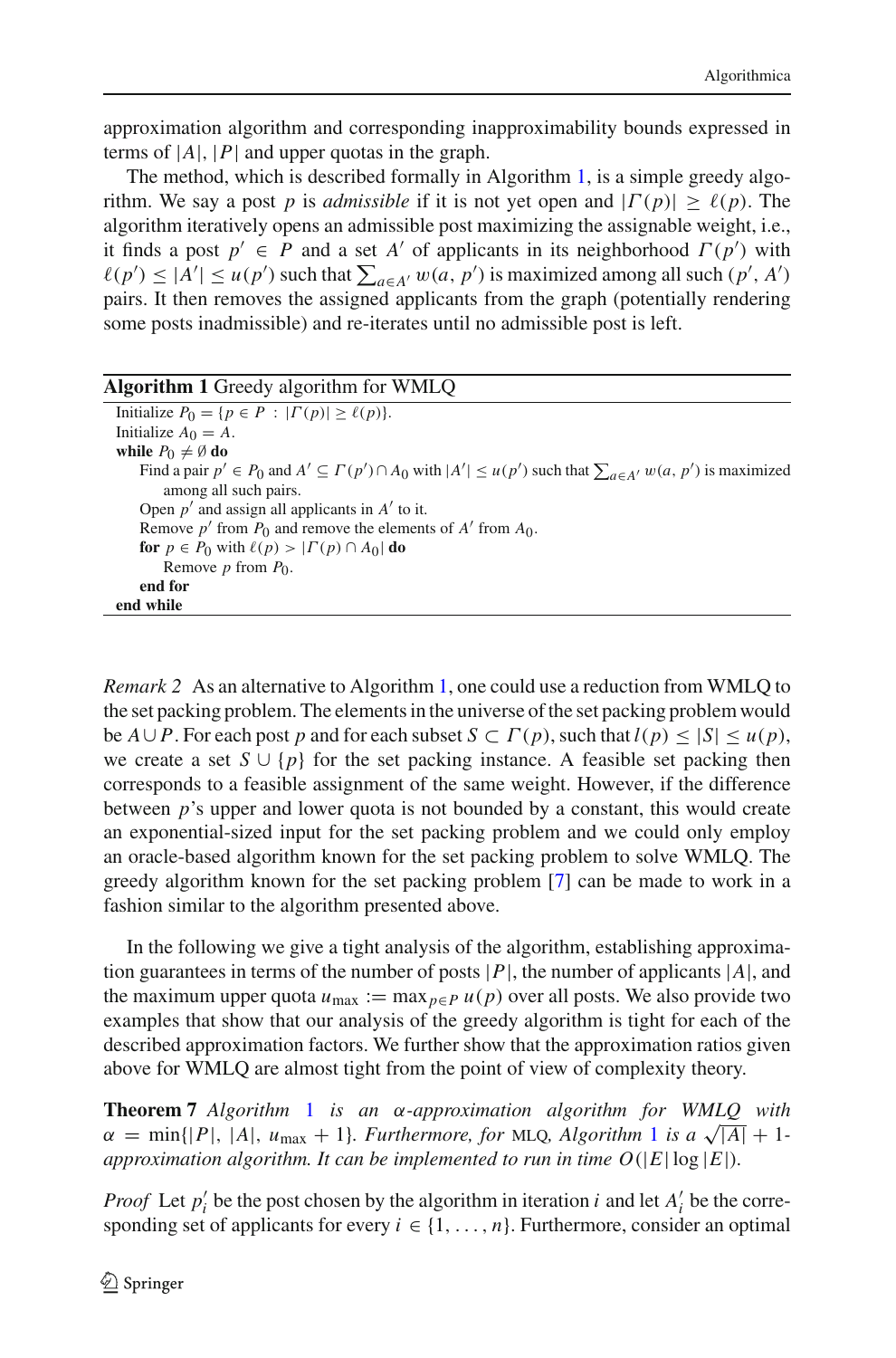solution of weight OPT, consisting of open posts  $p_1, \ldots, p_k$  and the corresponding sets of applicants  $A_1, \ldots, A_k$  assigned to those posts.

We first observe that the first two approximation ratios of  $|P|$  and  $|A|$  are already achieved by the initial selection of  $p'_1$  and  $A'_1$  chosen in the first round of the algorithm. For every  $i \in \{1, ..., k\}$ , post  $p_i$  is an admissible post in the first iteration of the algorithm. The first iteration's choice of the pair  $(p'_1, A'_1)$  implies  $\sum_{a \in A'_1} w(a, p'_1) \ge$  $\sum_{a \in A_i} w(a, p_i) \geq w(a', p_i)$  for every  $a' \in A_i$ . As the optimal solution opens at  $\sum_{a \in A'_1} w(a, p'_1)$  ≥ OPT. most | $P$ | posts and serves at most | $A$ | applicants, we deduce that min{| $P$ |, | $A$ |} ·

We now turn our attention to the remaining approximation guarantees, which are  $u_{\text{max}} + 1$  for WMLQ and  $\sqrt{|A|} + 1$  for MLQ. For every  $i \in \{1, ..., k\}$ , let  $\pi(i)$ denote the first iteration of the algorithm such that  $A'_{\pi(i)} \cap A_i \neq \emptyset$  or  $p'_{\pi(i)} = p_i$ . This is the first iteration in which post  $p_i$  is opened or an applicant assigned to it in the optimal solution becomes assigned. Note that such an iteration exists, because  $p_i$  is not admissible after the termination of the algorithm. Furthermore, observe that  $\sum_{a \in A'_{\pi(i)}} w(a, p'_{\pi(i)}) \ge \sum_{a \in A_i} w(a, p_i)$ , because the pair  $(p_i, A_i)$  was a valid choice for the algorithm in iteration  $\pi(i)$ . Now for iteration *j* define  $P_j := \{i : \pi(i) = j\}$ and observe that  $|P_j| \leq |A'_j| + 1$ , because  $P_j$  can only contain one index *i'* with  $p_{i'} = p'_{j}$ , and all other  $i \in P_j \setminus \{i'\}$  must have  $A_i \cap A'_{j} \neq \emptyset$  (where the sets  $A_i$  are disjoint). We conclude that

$$
OPT = \sum_{i=1}^{k} \sum_{a \in A_i} w(a, p_i) \leq \sum_{i=1}^{k} \sum_{a \in A'_{\pi(i)}} w(a, p'_{\pi(i)})
$$
  

$$
\leq \sum_{j=1}^{n} |P_j| \sum_{a \in A'_j} w(a, p'_j) \leq \sum_{j=1}^{n} (|A'_j| + 1) \sum_{a \in A'_j} w(a, p'_j).
$$

Note that  $|A'_j| \le u_{\text{max}}$  and therefore

$$
\text{OPT} \le (u_{\text{max}} + 1) \sum_{j=1}^{n} \sum_{a \in A'_j} w\left(a, p'_j\right),
$$

proving the third approximation guarantee. Now consider the unit-weight MLQ case and define  $A' = \bigcup_{j=1}^{n} A'_j$ . If  $|A'| \ge \sqrt{|A|}$ , then  $\sqrt{|A|} |A'| \ge |A| \ge \text{OPT}$ . Therefore assume  $|A'| < \sqrt{|A|}$ . Note that in this case, the above inequalities imply OPT  $\leq$  $(|A'| + 1)|A'| \le (\sqrt{|A|} + 1)|A'|$ , proving the improved approximation guarantee for MLO.

We now turn to proving the bound on the running time. We will describe how to implement the search for the greedy choice of the pair  $(p', A')$  in each iteration efficiently using a heap data structure. Initially, for every post *p*, we sort the applicants in its neighborhood by non-increasing order of  $w(a, p)$ . This takes time at most  $O(|E|\log|E|)$  as the total number of entries to sort is  $\sum_{p\in P} |P(p)| = |E|$ . We then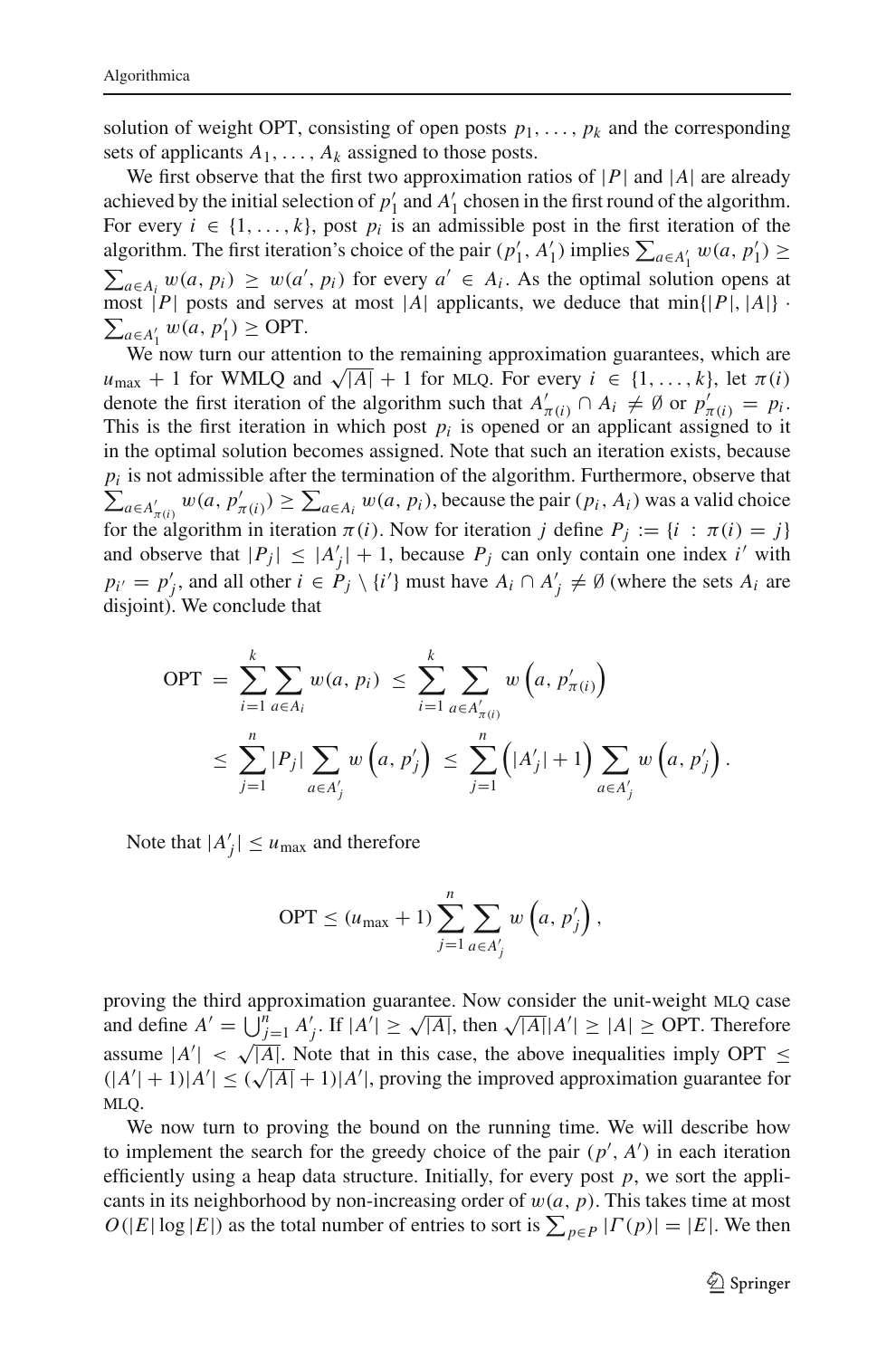introduce a heap containing all admissible posts, and associate with each post *p* the total weight of the first  $u(p)$  edges in its neighborhood list. Note that these entries can be easily kept up to date whenever the algorithm opens a post and assigns applicants to it: In the list of every other post *p* we simply replace the assigned applicants with the first not-yet-assigned entry in the list (or we remove the post if less than  $\ell(p)$  applicants are available). As every edge in the graph can only trigger one such replacement, only  $O(|E|)$  updates can occur and each of these requires  $O(\log |P|)$  time for reinserting the post at the proper place in the heap. Now, in each iteration of the algorithm, the optimal pair  $(p', A')$  can be found by retrieving the maximum element from the heap. This happens at most |*P*| times and requires  $O(\log |P|)$  time in each step.

*Example 8* The following two examples show that our analysis of the greedy algorithm is (asymptotically) tight for each of the described approximation factors.

- (a) The bounds |*P*| and  $u_{\text{max}} + 1$  are tight, and  $\sqrt{|A|} + 1$  is asymptotically tight: Consider an instance of MLQ with  $k + 1$  posts  $p_0, \ldots, p_k$  and  $k(k + 1)$  applicants  $a_{0,1}, \ldots, a_{0,k}, a_{1,1}, \ldots, a_{k,k}$ . Let  $\ell(p_i) = u(p_i) = k$  for  $i \in \{0, \ldots, k\}$ . Each applicant  $a_{i,j}$  applies to post *i*, and if  $i > 0$ , additionally to post 0. For the greedy algorithm, opening post  $p_0$  and assigning applicants  $a_{1,1}, \ldots, a_{k,k}$  to it is a valid choice in its first iteration, after which no further posts are admissible. Thus, it only assigns *k* applicants in total. The optimal solution, however, can assign all  $k(k+1)$ applicants by assigning applicants  $a_{i,1}, \ldots, a_{i,k}$  to  $p_i$  for each *i*. Therefore, the greedy algorithm cannot achieve an approximation factor better than  $k + 1$  on this family of instances, for which  $|P| = k + 1$ ,  $\sqrt{|A|} < k + 1$ , and  $u_{\text{max}} = k$ .
- (b) The bound |*A*| is tight:

To see that the approximation ratio of  $|A|$  is tight for WMLQ consider the following instance with *k* posts  $p_1, \ldots, p_k$  and *k* applicants  $a_1, \ldots, a_k$ . Let  $\ell(p_i) = 0$  and  $u(p_i) = k$  for every *i*. Every applicant applies for every post, and  $w(a_i, p_i) = 1$ for every *i* but  $w(a_i, p_i) = \varepsilon$  for every  $j \neq i$  for some arbitrarily small  $\varepsilon > 0$ . In its first iteration, the greedy algorithm might choose to open post  $p_1$  and assign all applicants to it. This solution accumulates a weight of  $1 + (k - 1)\varepsilon$ , while the weight of the optimal solution is  $k = |A|$ .

<span id="page-17-0"></span>**Theorem 9** MLQ *is not approximable within a factor of*  $|P|^{1-\varepsilon}$  *or*  $\sqrt{|A|}^{1-\varepsilon}$  *or*  $u_{\max}^{1-\varepsilon}$ *for any*  $\varepsilon > 0$ , unless  $P = NP$ , even when restricting to instances where  $\ell(p) = u(p)$ *for every p*  $\in$  *P* and  $|\Gamma(a)| \leq 2$  *for every*  $a \in A$ .

*Proof* Once again we use the maximum independent vertex set problem. Given an instance of MIS on a graph  $G = (V, E)$  with  $|V| = n$  and  $|E| = m$ , we create an MLQ instance with *n* posts  $p_1, \ldots, p_n$ , post  $p_i$  corresponding to vertex  $v_i$ . We also introduce  $n^2 - m$  applicants as follows. Initially, we introduce *n* applicants  $a_{i,1}, a_{i,2}, \ldots, a_{i,n}$ applying for each post  $p_i$ . Then, for every edge  $\{v_i, v_j\} \in E$ , we merge the applicants  $a_{i,j}$  and  $a_{j,i}$ , obtaining a single applicant applying for both  $p_i$  and  $p_j$ . Furthermore, we set  $\ell(p_j) = u(p_j) = n$  for every post. This construction is shown in Fig. [3.](#page-18-1)

Note that due to the choice of upper and lower bounds, any open post must be assigned to all the applicants in its neighborhood. Thus, a solution to the MLQ instance is feasible if and only if  $\Gamma(p_i) \cap \Gamma(p_j) = \emptyset$  for all open posts  $p_i$  and  $p_j$  with  $i \neq j$ ,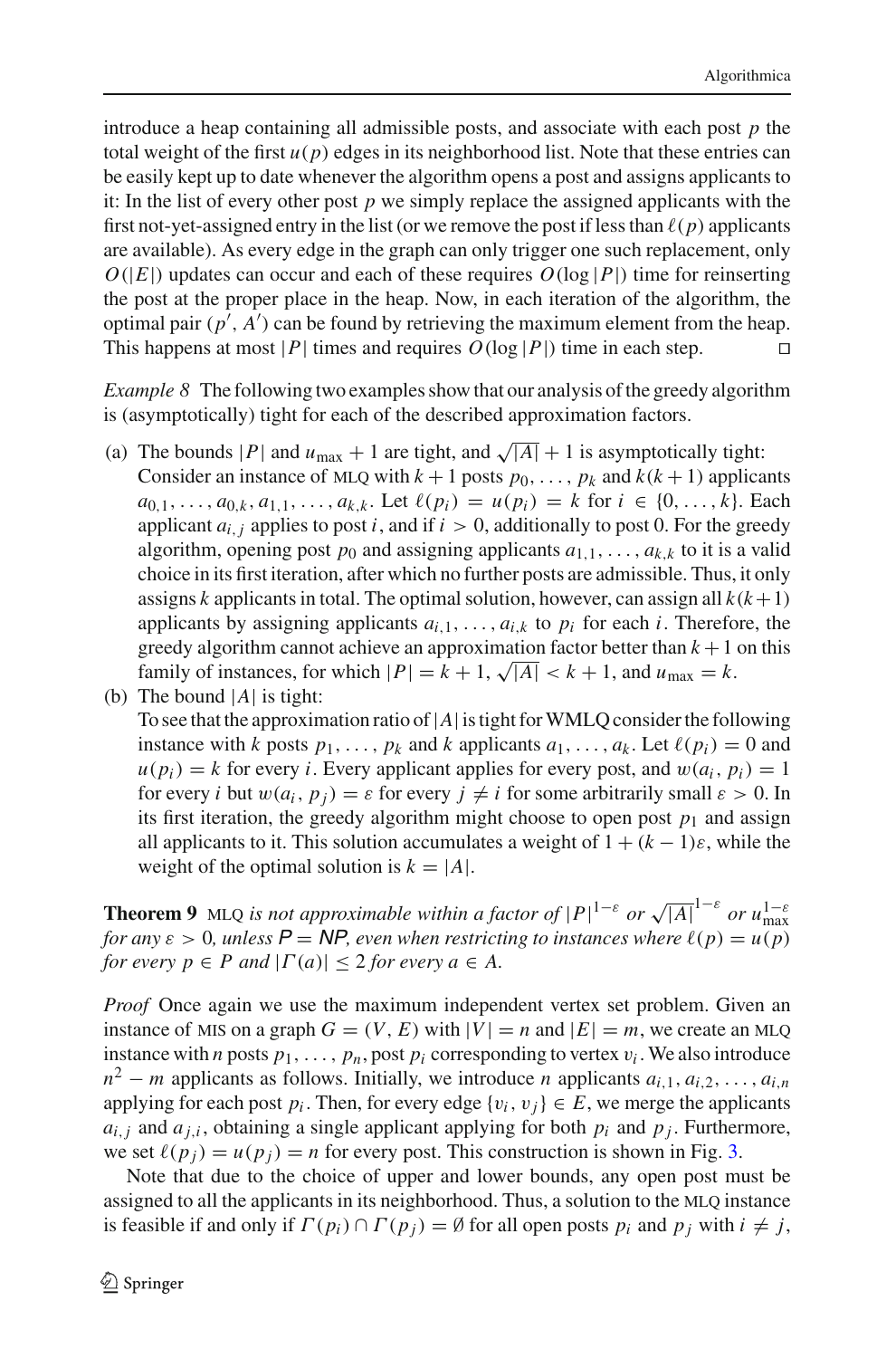

<span id="page-18-1"></span>**Fig. 3** The transformation of the MIS instance in the *upper left corner* to a MLQ instance

which is equivalent to  $v_i$  and  $v_j$  not being adjacent in *G* by construction of the instance. Therefore, the MLQ instance has a feasible solution opening  $k$  posts (and thus serving *kn* applicants) if and only if there is an independent set of size *k* in *G*. We conclude that  $OPT_{\text{MLO}} = n \cdot OPT_{\text{MIS}}$  for the two instances under consideration.

Note that in the constructed MLQ instance,  $n = |P| = u_{\text{max}} \ge \sqrt{|A|}$ . Therefore any approximation algorithm with a factor better than  $|P|^{1-\varepsilon}$  or  $\sqrt{|A|}^{1-\varepsilon}$  or  $u_{\max}^{1-\varepsilon}$  for  $\varepsilon > 0$ yields a solution of the instance that serves at least  $(1/n^{1-\epsilon})$ OPT<sub>MLO</sub> applicants and therefore opens at least  $(1/n^{2-\epsilon})$ OPT<sub>MLQ</sub> =  $(1/n^{1-\epsilon})$ OPT<sub>MLS</sub> posts, corresponding to an independent set of the same size. By Ref. [\[35](#page-23-3)], this implies  $P = NP$ .

#### <span id="page-18-0"></span>**6 Matchings with Lower Quotas in General Graphs**

Throughout this paper, we focused on many-to-one matchings in bipartite graphs because these fit most applications in the centralized formation of groups that motivated our investigation. A straightforward generalization of WMLQ to matchings in an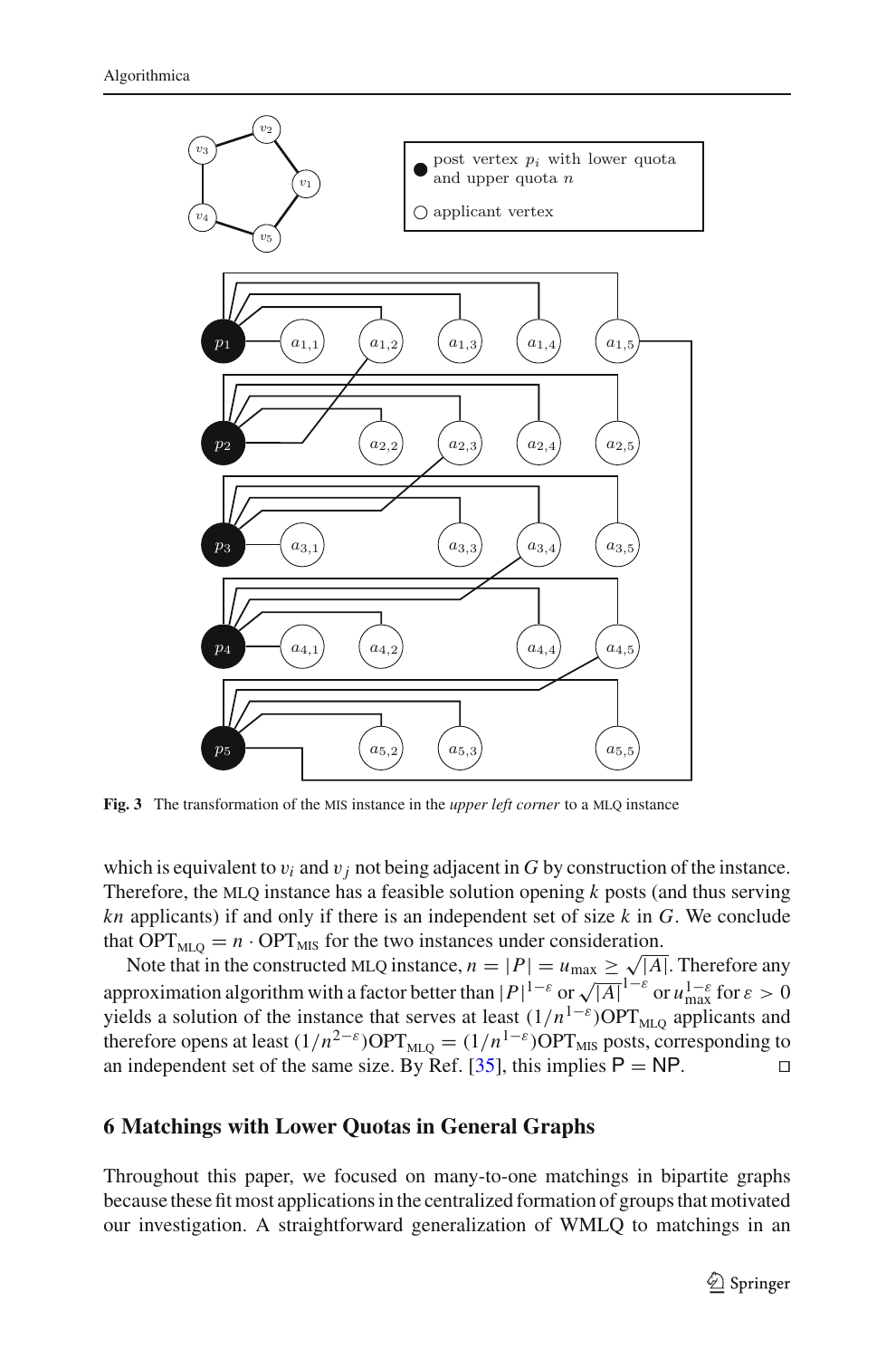arbitrary (not necessarily bipartite) graph *G* allows *all* vertices of the graph to have lower and upper quotas.

#### **Problem 3** GWMLO

*Input:*  $\mathcal{I} = (G, w, \ell, u)$ ; a not necessarily bipartite graph  $G = (V, E)$  with edge weights w, lower quotas  $\ell$  and upper quotas u. *Task: Find an assignment of maximum weight. If*  $w(e) = 1$  *for all*  $e \in E$ *, we refer to the problem as GMLQ.* 

One can see this generalization as a variant of the *D*-matching problem (see Sect. [1.1\)](#page-2-0), where each vertex has a domain consisting of 0 and an interval. Clearly, the hardness results derived in the previous sections are valid for GWMLQ as well. We now briefly argue that the positive results from Sects. [3](#page-4-0) and [4](#page-7-0) carry over to this generalized setting. However, our approximation results do not hold even if *G* is bipartite and only a single applicant is equipped with lower and upper quotas. In fact, gwmlq does not allow for any approximation even in this very restricted case unless  $P = NP$ .

The two positive results in Sect. [3,](#page-4-0) namely Theorems [2](#page-5-1) and [3,](#page-6-1) are applicable to gwmlq. Note that Theorem [2](#page-5-1) (bounded degree for all posts) is a special case of Theorem [3](#page-6-1) (bounded upper quota for all posts).

**Theorem 10** gwmlq *can be solved in polynomial time when restricted to instances with*  $u(v) < 2$  *for all*  $v \in V$ .

*Proof* We will work with the proof of Theorem [3,](#page-6-1) which requires some simple modifications to fit the case of arbitrary graphs. All we need to do is to add a dummy vertex  $v_d$  to *G*—this resembles dummy post  $p_d$  in the proof of Theorem [3.](#page-6-1) The steps corresponding to a post vertex should now be executed for all vertices of the graph. We can assume there are no vertices with lower quota  $0$  and upper quota  $2$  by a similar reasoning given in Theorem [2.](#page-5-1) For every vertex  $v_i$  with  $\ell(v_i) = 2$ , we add two dummy vertices  $q_i^1$  and  $q_i^2$  and connect them to each other and  $v_i$ . For all of these vertices, we set  $\ell(q_i^1) = u(q_i^1) = \ell(q_i^2) = u(q_i^2) = 1$ . Then, the dummy vertex  $v_d$  is connected to vertices with upper quota 1. We finish the construction by adding triangles to  $v_d$  to ensure that only two *f* -factors need to be computed. The arguments in the proof of Theorem [3](#page-6-1) can now be applied to this *f* -factor instance. 

As for Theorem [4,](#page-12-1) the algorithm for bounded treewidth and upper quota carries over to gwmlq without any modification. Note that in the proof we never used the bipartiteness of *G* or that  $u(a) = 1$  for the applicants.

**Theorem 11** GWMLQ *can be solved in time*  $O(T + (u_{\text{max}})^{3 \text{tw}(G)+3}|E|)$ *, where T is the time needed for computing a tree decomposition of G of width* tw(*G*)*. In particular,* GWMLQ *can be solved in polynomial time when restricted to instances of bounded treewidth, and WMLQ parameterized by* max{tw(*G*), *u*max} *is fixedparameter tractable.*

Finally, we prove that Algorithm [1](#page-15-1) cannot be generalized even for bipartite MLQ with lower and upper quotas on both sides.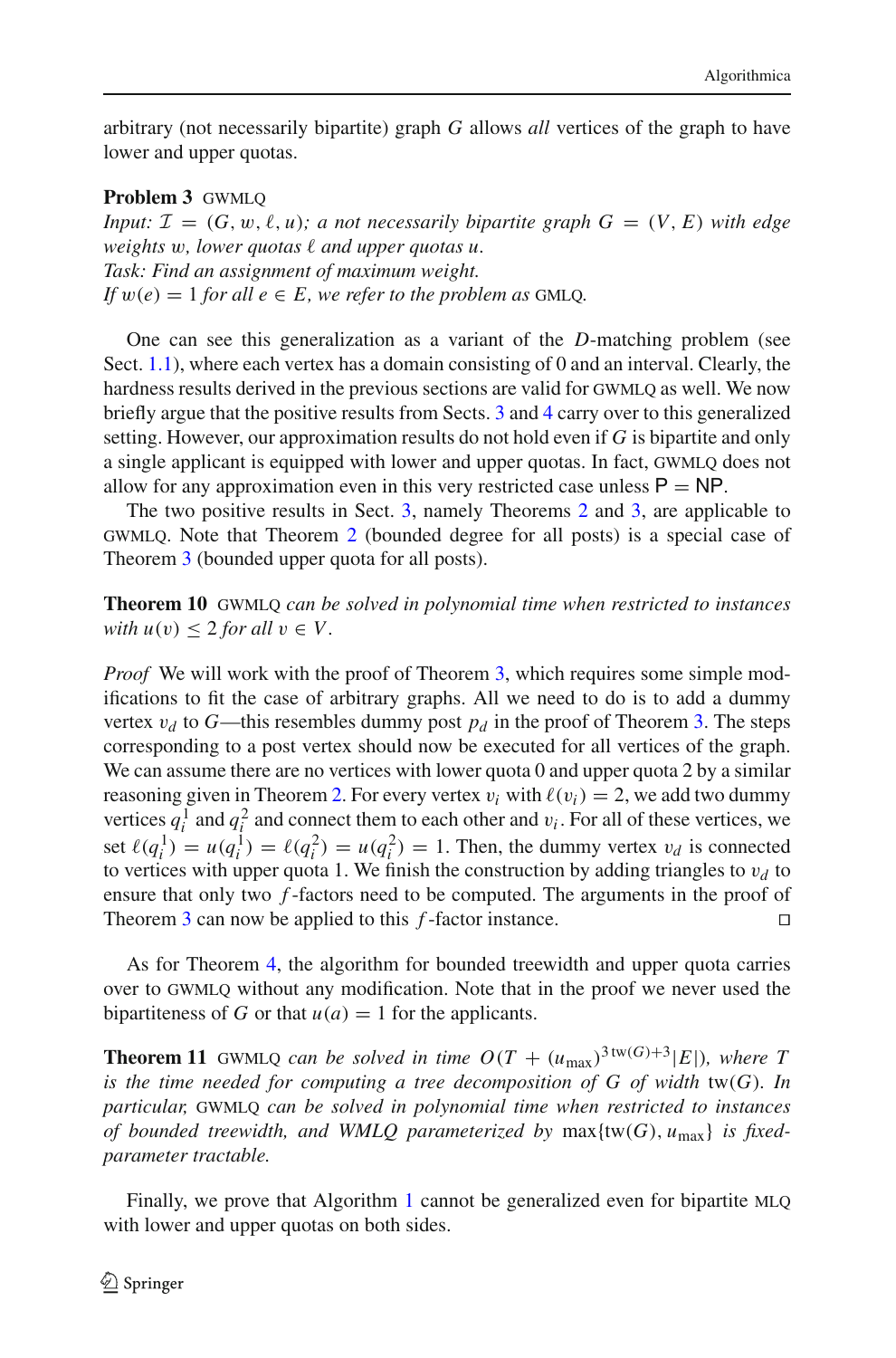

<span id="page-20-0"></span>Fig. 4 The transformation of the MIS instance in the *upper left corner* to a generalized MLQ instance

**Theorem 12** *It is* NP*-hard to decide whether* OPT > 0 *for an instance of* gmlq*, even if the graph is bipartite and on one side of the bipartition all vertices except for one have unitary upper and lower quota.*

*Proof* To every instance of MIS we construct an instance of GMLQ so that the MIS instance admits an independent set of size  $K$  if and only if  $OPT > 0$  for the GMLO instance. We start with the same MLO instance that was constructed from an MIS instance in the proof of Theorem [9.](#page-17-0) The changes are depicted in Fig. [4.](#page-20-0) A dummy applicant  $a_d$  is added to the graph and connected to all posts. We set  $\ell(a_d) = u(a_d)$ *K* and change  $\ell(p) = u(p)$  to  $n + 1$  for every post  $p \in P$ .

Since every post is adjacent to exactly  $n + 1$  applicants, opening a post requires allocating all its applicants to it, including  $a_d$  as well. Thus, opening any post implies allocating  $a_d$  to exactly K posts. These K open posts do not share applicants other than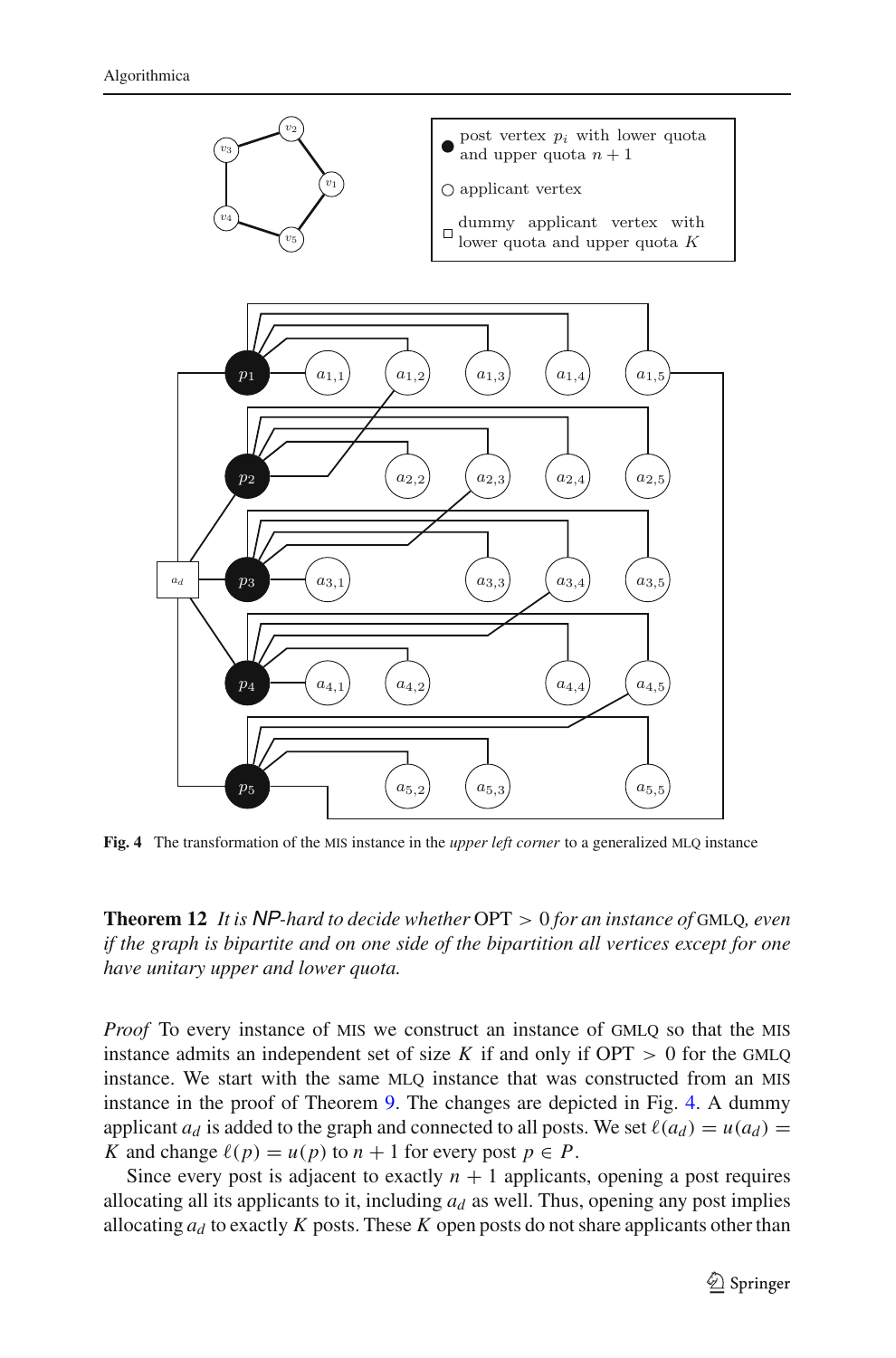$a_d$ , which is equivalent to the *K* vertices corresponding to them in the MIS instance forming an independent set. 

### **7 Conclusion**

We discussed the complexity, approximability and fixed-parameter tractability of WMLQ from various viewpoints such as bounded degree, quota and treewidth.

Further work on the topic might include imposing common quotas on some groups of posts. That is, we may have subsets  $P_1, \ldots, P_k$ , where for each  $i$  ( $1 \le i \le k$ ),  $P_i \subseteq P$ ,  $P_i$  has a *common quota u*( $P_i$ )  $\geq 1$ , where  $u(P_i) \leq \sum_{p \in P_i} u(p)$ , and any assignment *M* must now satisfy the additional property that  $\sum_{p \in P_i} |\delta(p) \cap M| \le$  $u(P_i)$ . Common quotas are similar to regional caps studied in Economics [\[17](#page-22-26)] and they can model constraints such as the limited availability of resources required for certain projects—for example  $P_1$  might correspond to those projects that require access to high-performance computing facilities.

We have seen that WMLO as defined in Problem [1](#page-4-2) has a natural application in the context of student–project allocation, where the weight on a given edge  $(s, p)$ corresponds to the utility of student *s* being assigned to project *p*. However in many applications students have ordinal preferences over projects. Cardinal utilities can of course follow from these via the use of Borda scores, so we can obtain WMLQ as before. But ordinal preferences themselves allow alternative optimality criteria to be formulated. For example we may optimize on the *profile* of a matching *M*, which is a vector whose *i*th position indicates the number of students who obtain their *i*thchoice project in *M* [\[24\]](#page-22-5). A *greedy maximum matching* is a matching whose profile is lexicographically maximum, taken over all maximum cardinality matchings, whilst a *generous maximum matching* is a matching whose reverse profile is lexicographically minimum, taken over all maximum cardinality matchings. There are efficient algorithms to find greedy and generous maximum matchings in the absence of lower quotas [\[21\]](#page-22-27), but it remains open to extend the positive results in this paper to the setting involving both lower quotas and preferences.

**Acknowledgements** We would like to thank András Frank and Kristóf Bérczi for their observations that led us to Theorem [3.](#page-6-1) We would also like to thank the anonymous reviewers for their valuable comments, which have helped to improve the presentation of this paper.

**Open Access** This article is distributed under the terms of the Creative Commons Attribution 4.0 International License [\(http://creativecommons.org/licenses/by/4.0/\)](http://creativecommons.org/licenses/by/4.0/), which permits unrestricted use, distribution, and reproduction in any medium, provided you give appropriate credit to the original author(s) and the source, provide a link to the Creative Commons license, and indicate if changes were made.

### **References**

- <span id="page-21-0"></span>1. Abraham, D.J., Irving, R.W.,Manlove, D.F.: Two algorithms for the student–project allocation problem. J. Discrete Algorithms **5**(1), 79–91 (2007)
- <span id="page-21-1"></span>2. Alimonti, P., Kann, V.: Some APX-completeness results for cubic graphs. Theor. Comput. Sci. **237**(1– 2), 123–134 (2000)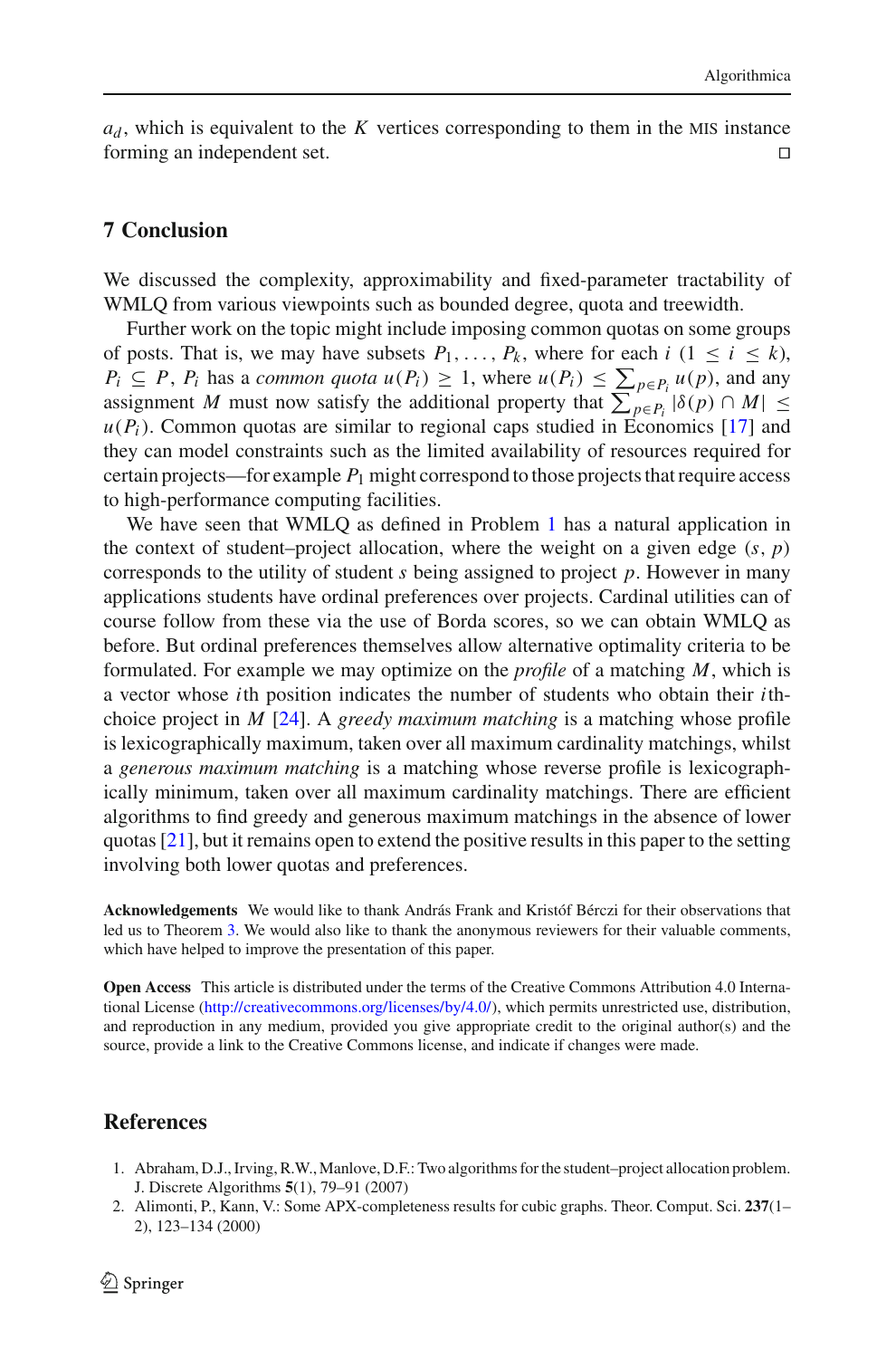- <span id="page-22-20"></span>3. Bejerano, Y., Han, S.J.: Cell breathing techniques for load balancing in wireless lans. IEEE Trans. Mob. Comput. **8**(6), 735–749 (2009)
- <span id="page-22-0"></span>4. Biró, P., Fleiner, T., Irving, R.W., Manlove, D.F.: The College Admissions problem with lower and common quotas. Theor. Comput. Sci. **411**, 3136–3153 (2010)
- <span id="page-22-19"></span>5. Bodlaender, H.L.: A tourist guide through treewidth. Acta Cybern. **11**(1–2), 1 (1994)
- <span id="page-22-23"></span>6. Bodlaender, H.L.: A linear-time algorithm for finding tree-decompositions of small treewidth. SIAM J. Comput. **25**(6), 1305–1317 (1996)
- <span id="page-22-25"></span>7. Chandra, B., Halldórsson, M.M.: Greedy local improvement and weighted set packing approximation. J. Algorithms **39**(2), 223–240 (2001)
- <span id="page-22-13"></span>8. Cornuéjols, G.: General factors of graphs. J. Comb. Theory Ser. B **45**(2), 185–198 (1988)
- <span id="page-22-2"></span>9. Fragiadakis, D., Iwasaki, A., Troyan, P., Ueda, S., Yokoo, M.: Strategyproof matching with minimum quotas. ACM Trans. Econ. Comput. **4**(1), 6:1–40 (2016)
- <span id="page-22-17"></span>10. Gabow, H.N.: An efficient reduction technique for degree-constrained subgraph and bidirected network flow problems. In: Proceedings of STOC '83: The 15th Annual ACM Symposium on Theory of Computing, pp. 448–456. ACM (1983)
- <span id="page-22-18"></span>11. Gabow, H.N.: Data structures for weighted matching and nearest common ancestors with linking. In: Proceedings of SODA '90: The 1st ACM-SIAM Symposium on Discrete Algorithms, pp. 434–443. ACM-SIAM (1990)
- <span id="page-22-3"></span>12. Goto, M., Hashimoto, N., Iwasaki, A., Kawasaki, Y., Ueda, S., Yasuda, Y., Yokoo, M.: Strategy-proof matching with regional minimum quotas. In: Proceedings of the AAMAS '14: The 13th International Conference on Autonomous Agents and Multi-agent Systems, pp. 1225–1232. IFAAMAS (2014)
- <span id="page-22-4"></span>13. Goto, M., Kurata, R., Hamada, N., Iwasaki, A., Yokoo, M.: Improving fairness in nonwasteful matching with hierarchical regional minimum quotas. In: Proceedings of AAMAS '15: The 14th International Conference on Autonomous Agents and Multiagent Systems, pp. 1887–1888. IFAAMAS (2015)
- <span id="page-22-1"></span>14. Hamada, K., Iwama, K., Miyazaki, S.: The hospitals/residents problem with lower quotas. Algorithmica **74**(1), 440–465 (2014)
- <span id="page-22-11"></span>15. Hanna, J.P., Albert, M., Chen, D., Stone, P.: Minimum cost matching for autonomous carsharing. IFAC PapersOnLine **49**(15), 254–259 (2016)
- <span id="page-22-6"></span>16. Iwama, K., Miyazaki, S., Yanagisawa, H.: Improved approximation bounds for the student–project allocation problem with preferences over projects. J. Discrete Algorithms **13**, 59–66 (2012)
- <span id="page-22-26"></span>17. Kamada, Y., Kojima, F.: Stability and strategy-proofness for matching with constraints: a problem in the Japanese medical match and its solution. Am. Econ. Rev. **102**(3), 366–370 (2012)
- <span id="page-22-8"></span>18. Kamiyama, N.: A note on the serial dictatorship with project closures. Oper. Res. Lett. **41**, 559–561 (2013)
- <span id="page-22-21"></span>19. Klasing, R., Kosowski, A., Navarra, A.: Cost minimization in wireless networks with a bounded and unbounded number of interfaces. Networks **53**(3), 266–275 (2009)
- <span id="page-22-24"></span>20. Kloks, T.: Treewidth, Computations and Approximations, volume 842 of Lecture Notes in Computer Science. Springer, Berlin (1994)
- <span id="page-22-27"></span>21. Kwanashie, A., Irving, R.W., Manlove, D.F., Sng, C.T.S.: Profile-based optimal matchings in the Student/Project Allocation problem. In: Proceedings of IWOCA '14: The 25th International Workshop on Combinatorial Algorithms, volume 8986 of Lecture Notes in Computer Science, pp. 213–225. Springer (2015)
- <span id="page-22-16"></span>22. Lovász, L.: On the structure of factorizable graphs. Acta Math. Acad. Sci. Hung. **23**(1–2), 179–195 (1972)
- <span id="page-22-14"></span>23. Lovász, L.: Antifactors of graphs. Period. Math. Hung. **4**(2–3), 121–123 (1973)
- <span id="page-22-5"></span>24. Manlove, D.F.: Algorithmics of Matching Under Preferences. World Scientific, Singapore (2013)
- <span id="page-22-7"></span>25. Manlove, D.F., O'Malley, G.: Student project allocation with preferences over projects. J. Discrete Algorithms **6**, 553–560 (2008)
- 26. Monte, D., Tumennasan, N.: Matching with quorums. Econ. Lett. **120**, 14–17 (2013)
- <span id="page-22-22"></span><span id="page-22-10"></span><span id="page-22-9"></span>27. Niedermeier, R.: Invitation to Fixed-Parameter Algorithms. Oxford University Press, Oxford (2006)
- 28. Ólafsson, S.: Weighted matching in chess tournaments. J. Oper. Res. Soc. **41**(1), 17–24 (1990)
- <span id="page-22-15"></span>29. Plummer, M.D.: Graph factors and factorization: 1985–2003: a survey. Discrete Math. **307**(7–8), 791– 821 (2007)
- <span id="page-22-12"></span>30. Renda, M.E., Straccia, U.: Web metasearch: rank vs. score based rank aggregation methods. In: Proceedings of the 2003 ACM Symposium on Applied Computing, SAC '03, pp. 841–846, New York. ACM (2003)